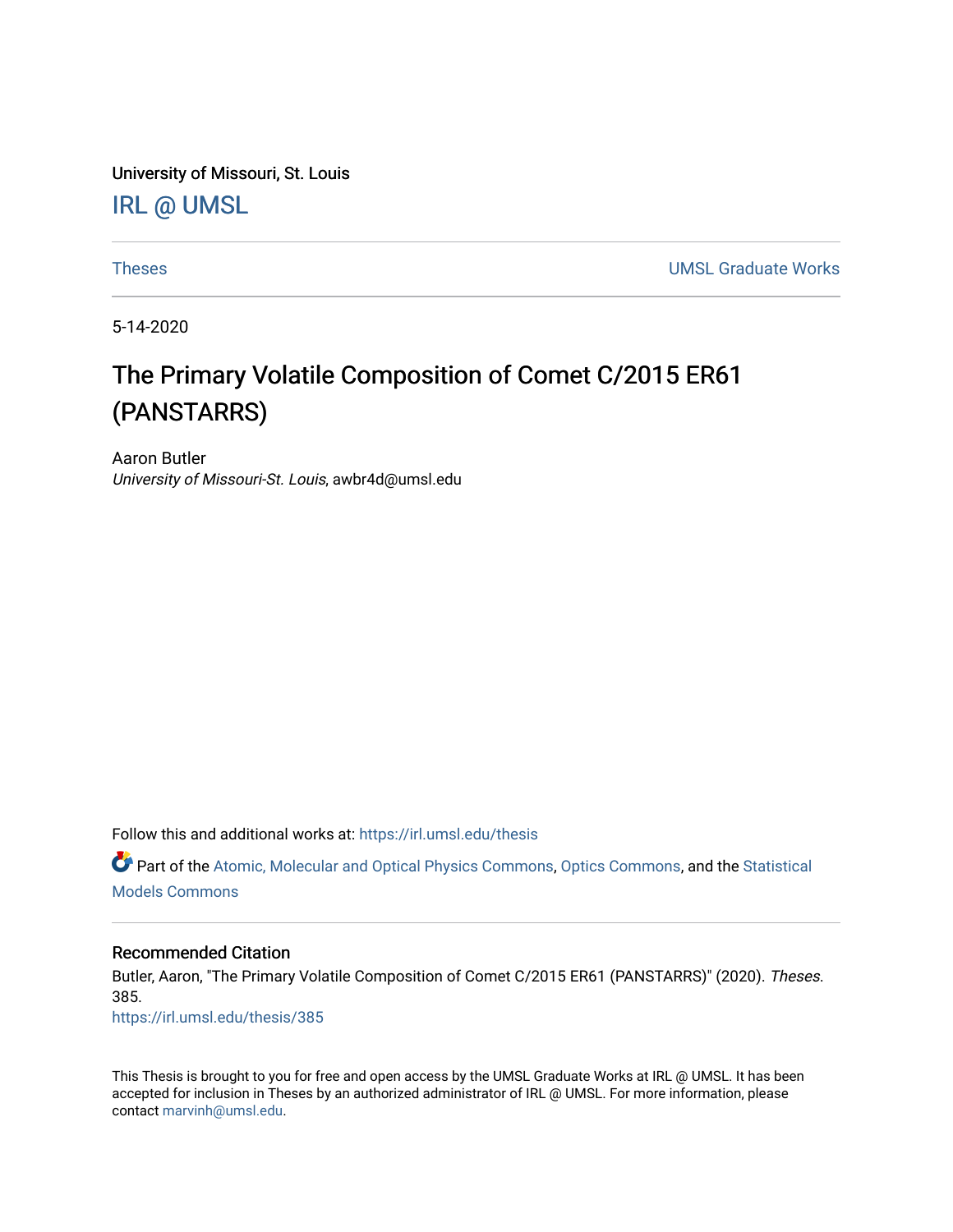The Primary Volatile Composition of Comet C/2015 ER61 (PANSTARRS)

by

Aaron Wayne Butler

B.S. Physics, University of Missouri-St. Louis, 2016

A Thesis

Submitted to The Graduate School of the

University of Missouri-St. Louis

In partial fulfillment of the requirements of the degree

Master of Science

In

Physics

May 2020

Advisory Committee

Erika Gibb Ph. D.

Bruce Wilking Ph. D.

Sonya Bahar Ph. D.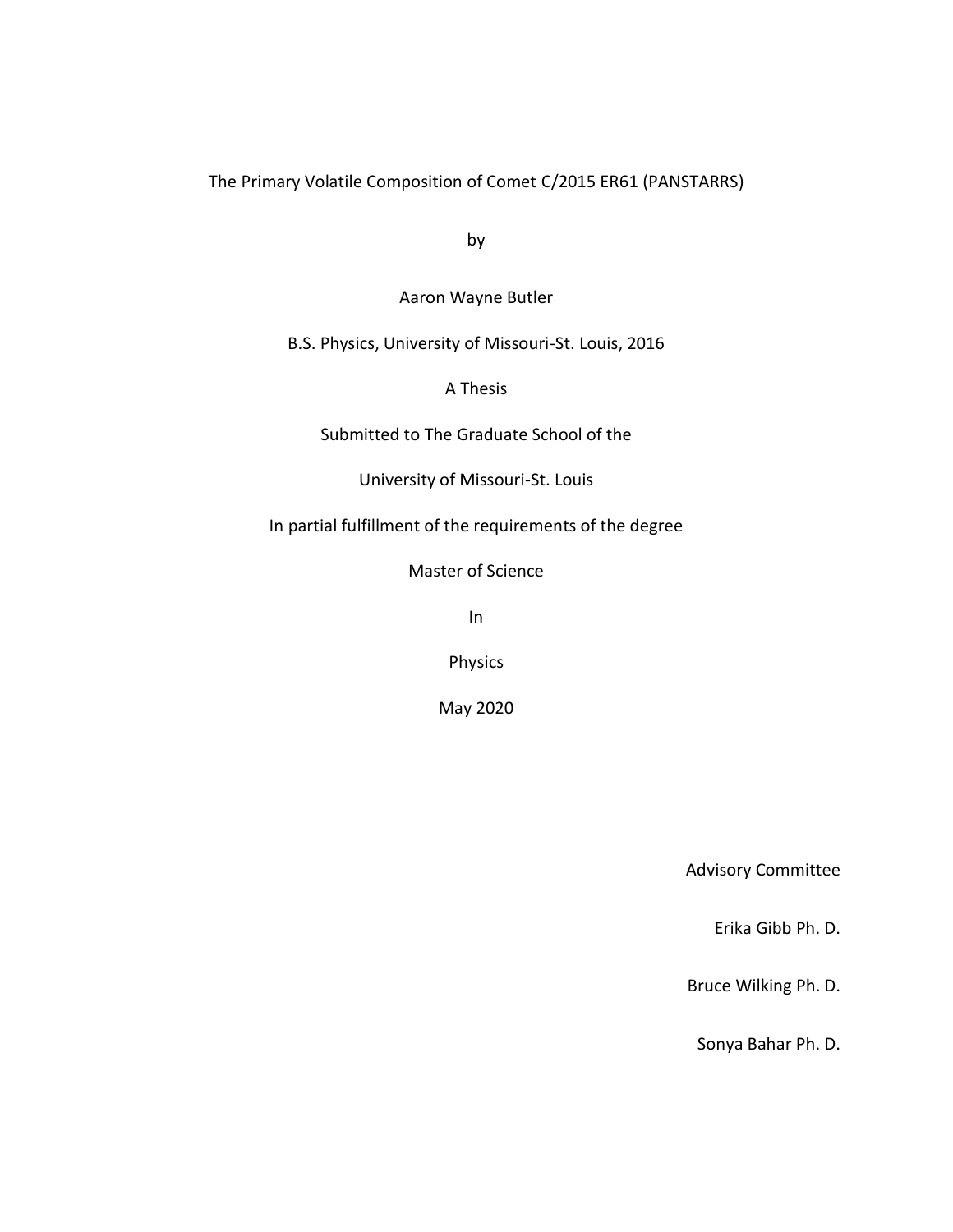## **Abstract**

In the outer edges of the solar system exist two regions: the Kuiper belt and Oort cloud. These two regions have a high amount of icy bodies (comets) orbiting the Sun. Comets located within the Oort cloud and Kuiper belt contain an ancient codex to the solar systems contents, before the formation of our solar system. Presented are near-infrared, high-resolution (λ/Δλ ~40000) data obtained from the immersion-grating echelle spectrograph iSHELL at the 3m NASA Infrared Telescope Facility (IRTF) in Maunakea, Hawaii of the Oort cloud comet C/2015 ER61 (PANSTARRS). Observations took place on April 15 and 17 in 2017 while the comet was declining after a dramatic outburst. We used two settings (LCustom and LP1) to measure the production rates and abundances (or upper limits) of H<sub>2</sub>O, CH<sub>3</sub>OH, C<sub>2</sub>H<sub>2</sub>, C<sub>2</sub>H<sub>6</sub>, HCN, and H<sub>2</sub>CO. We found the comet to be enriched in  $C_2H_2$ , normal in  $H_2CO$ , and depleted in other detected volatiles compared to other Oort cloud comets.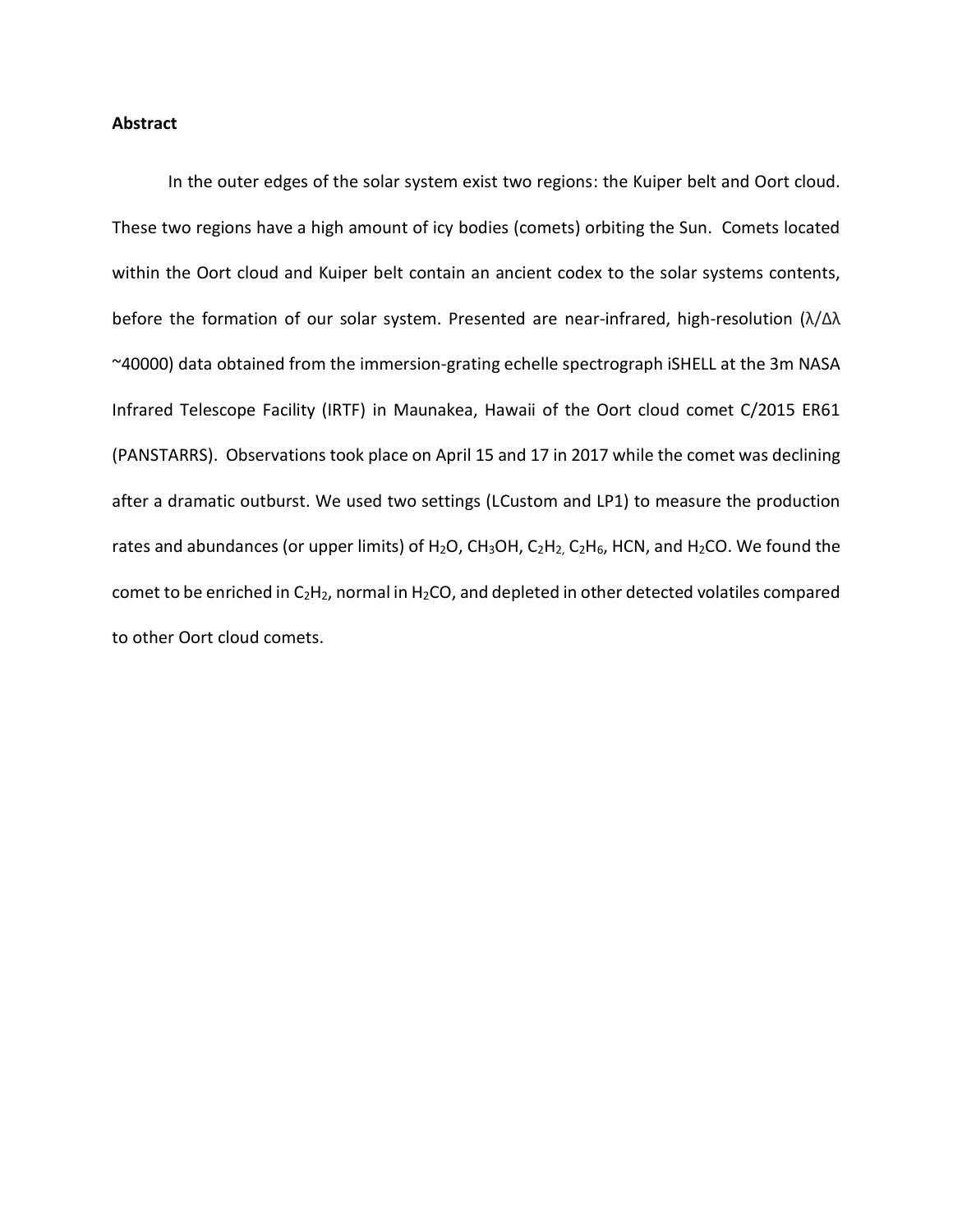#### **1. Introduction**

The solar system as we know it today with planets, asteroids, moons, and comets is very different from how it was  $\sim$ 4.6 billion years ago. The proto star that became our Sun was surrounded by matter that moved in the shape of a disc. The disc that surrounds a proto-star is called a proto-planetary disc. It is believed that the materials that formed comets surrounding the solar system existed near the midplane of the proto-planetary disc at a distance greater than 5 AU (Mumma and Charnley 2011) where the temperatures were low enough for ices to condense. A few AU away from the proto-star, materials in the middle of the plane are significantly cooler and are protected from the radiation emitted from the proto star. As the proto star develops into a star on the main sequence, the radiative pressure pushes lighter material further out. During this time the planets formed from the left-over rocky material and icy masses of gas/water. This chaotic period of colliding bodies is called the heavy bombardment. Comets during the late heavy bombardment may have played a pivotal role in delivering water and other volatiles needed for Earth's oceans and to allow life to form on Earth. During this transitional period as the planets formed, a majority of comets were gravitationally scattered by the larger Jovian planets and were deposited in two reservoirs. These two reservoirs are called the Oort cloud (hereafter OC) and the Kuiper belt (Gladman 2005, Mumma and Charnley 2011).

Comets within the OC have remained relatively untouched by events that happened over ~4.6 billion years since our Sun formed. Therefore, comets contain one of the most pristine records of pre-solar times and early transitional times. Most interactions considered to alter the nucleus during its time in the OC or Kuiper belt are expected to affect only a thin layer (a few meters deep). This layer is shed as the comet makes its way into the inner solar system (Stern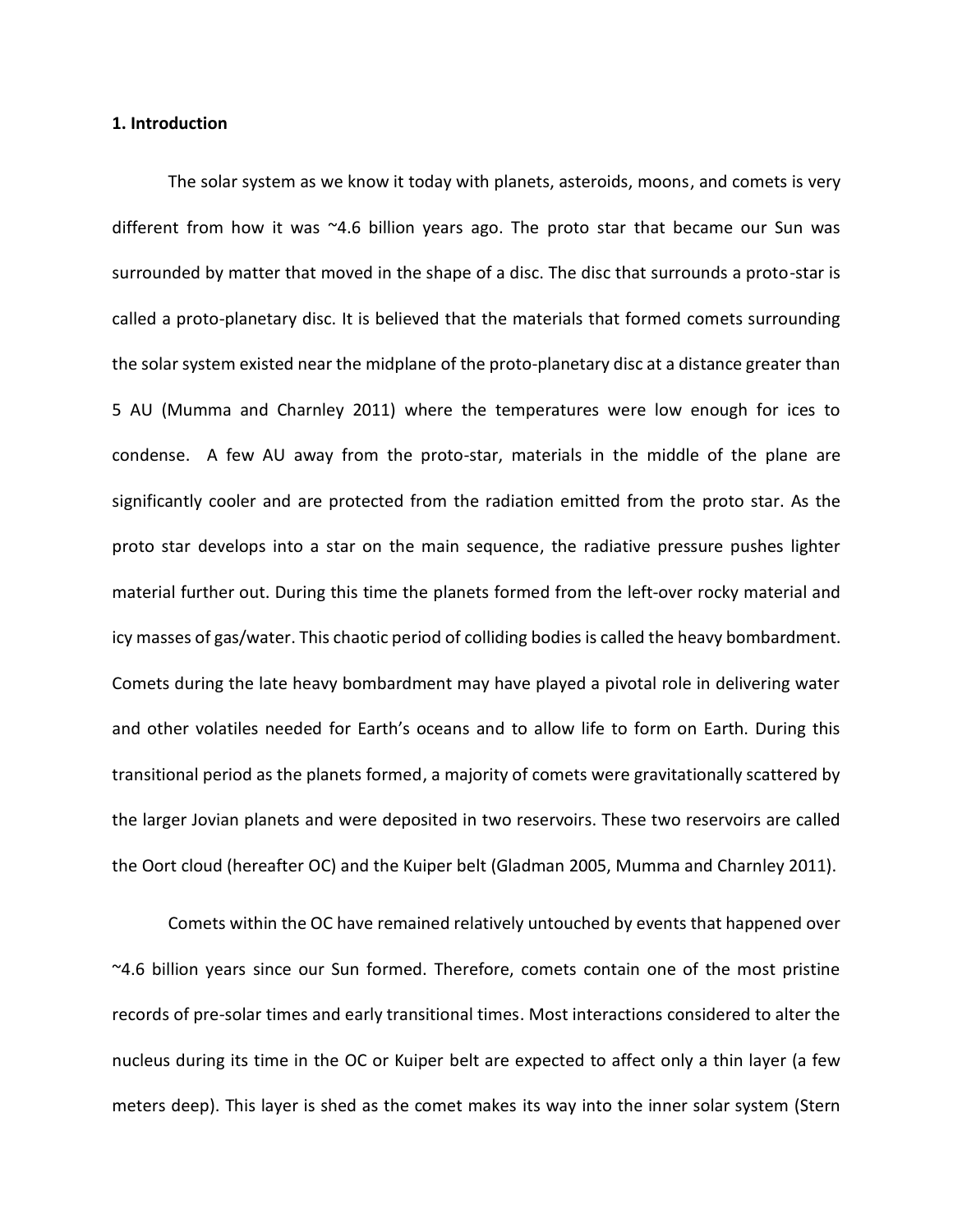2003). Over the past ~30 years astronomers have been observing comets with near-infrared spectroscopy in order to ascertain what volatiles these bodies contain. In the near-infrared, comet spectra are rich in rovibrational emission lines due to water and simple organic molecules. These molecules are excited by solar photons and then emit photons from these excited rovibrational levels that can be seen through Earth's atmosphere (Dello Russo et al. 2004).

Comets are important tools for studying the solar system's past. Measuring materials contained within these bodies gives us a look at the primitive makeup of our solar system and possibly where many of Earth's volatiles came from like H2O and HDO. Currently, there are many studies attempting to classify and model previous comets with new ones being added when observed. The classification and taxonomies of these icy bodies is ongoing. Early studies suggested three taxonomic classes: "organics-normal", "organics-enriched", or "organics depleted" (Mumma and Charnley 2011 and references therein). These classifications are based upon the ratios of the primary volatiles (CO, H<sub>2</sub>CO, CH<sub>3</sub>OH, CH<sub>4</sub>, C<sub>2</sub>H<sub>2</sub>, C<sub>2</sub>H<sub>6</sub>, HCN, NH<sub>3</sub>, and OCS) to that of  $H_2O$  (the most abundant volatile in comets). However, recent studies show that many comets do not fit into any of the proposed classifications (Roth et al. 2018; DiSanti 2017). These emergent studies challenge the current classification system (Gibb et al. 2012; Mumma and Charnley 2011).

Comet C/2015 ER61 (PANSTARRS) was discovered by the Pan-STARRS1 telescope on Haleakala on March 14, 2015. It has a highly eccentric orbit (an extremely elongated orbit) and a far distant aphelion (furthest distance in an objects orbit) (*e* = 0.9973, *a* = 385 au) which suggests an origin in the inner OC (Meech et al. 2017). During its discovery, Comet C/2015 ER61 (PANSTARRS) appeared asteroidal without a visible coma detected. At first it was thought to be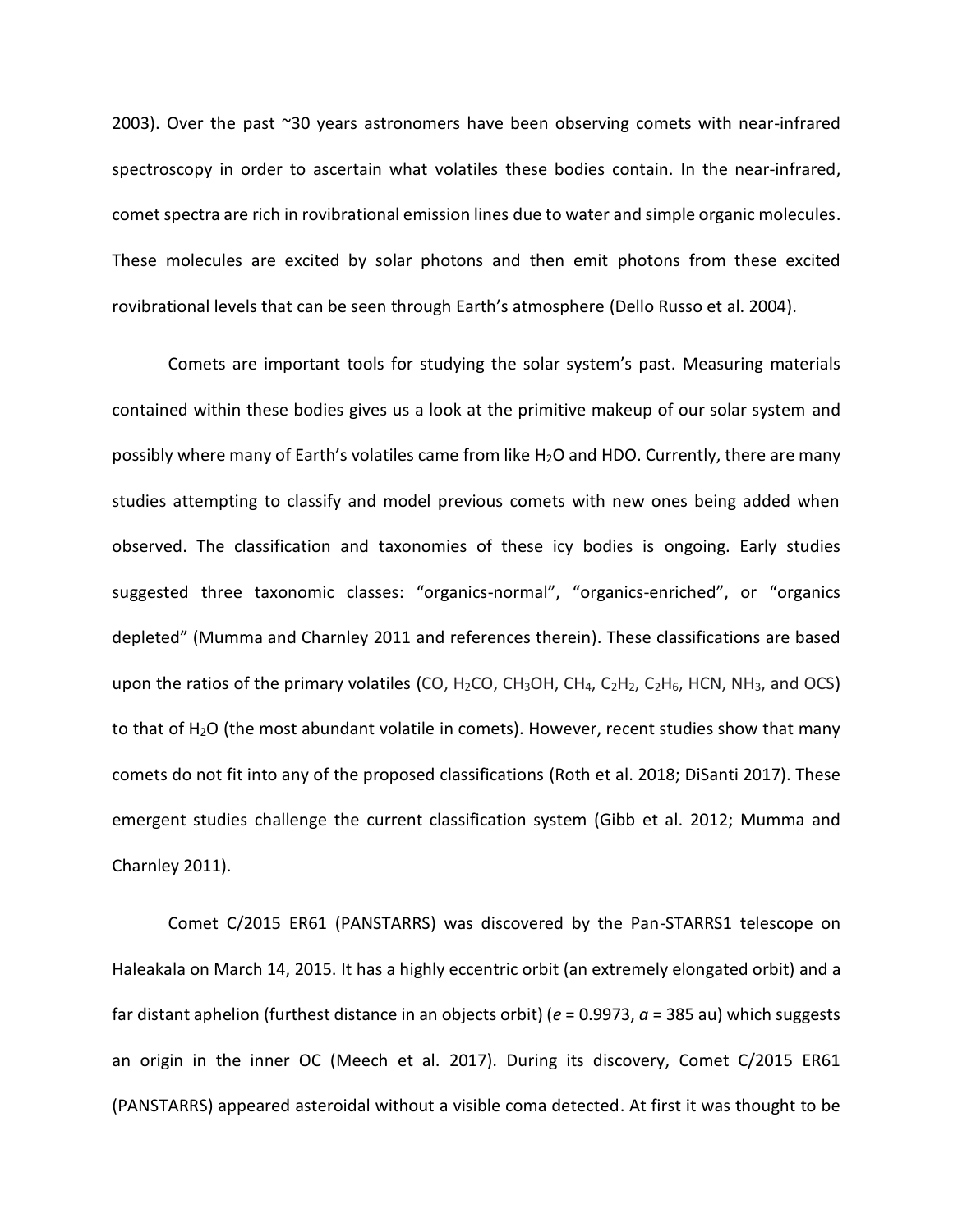a Manx comet, which is an observationally inactive or nearly inactive object from the OC (Meech et al. 2017). A few months after its initial discovery the comet became visually active. A faint coma was detected by the Gemini telescope in June 2015 when the comet was 7.7 AU from the sun. On April 4, 2017 Comet C/2015 ER61 (PANSTARRS) began to outburst with a visual magnitude of 6.2 (Yang et al 2017). The outburst provided us the opportunity on our observation dates to study materials that are exposed from deeper within the comet by the outburst. The materials deep within the comet are protected from surface interactions caused by space weathering and cometary activity. The outburst also allowed us to view the comet at a higher visual magnitude. As we began to observe C/2015 ER61 (PANSTARRS) ten days after the outburst. Keeping the taxonomic classification in mind, we add the volatile composition of C/2015 ER61 (PanSTARRS) to the list of observed comets. In section 2 we discuss the observations and data analysis. In section 3 we present the results. In section 4, we discuss our results and compare them to other comets that have been observed.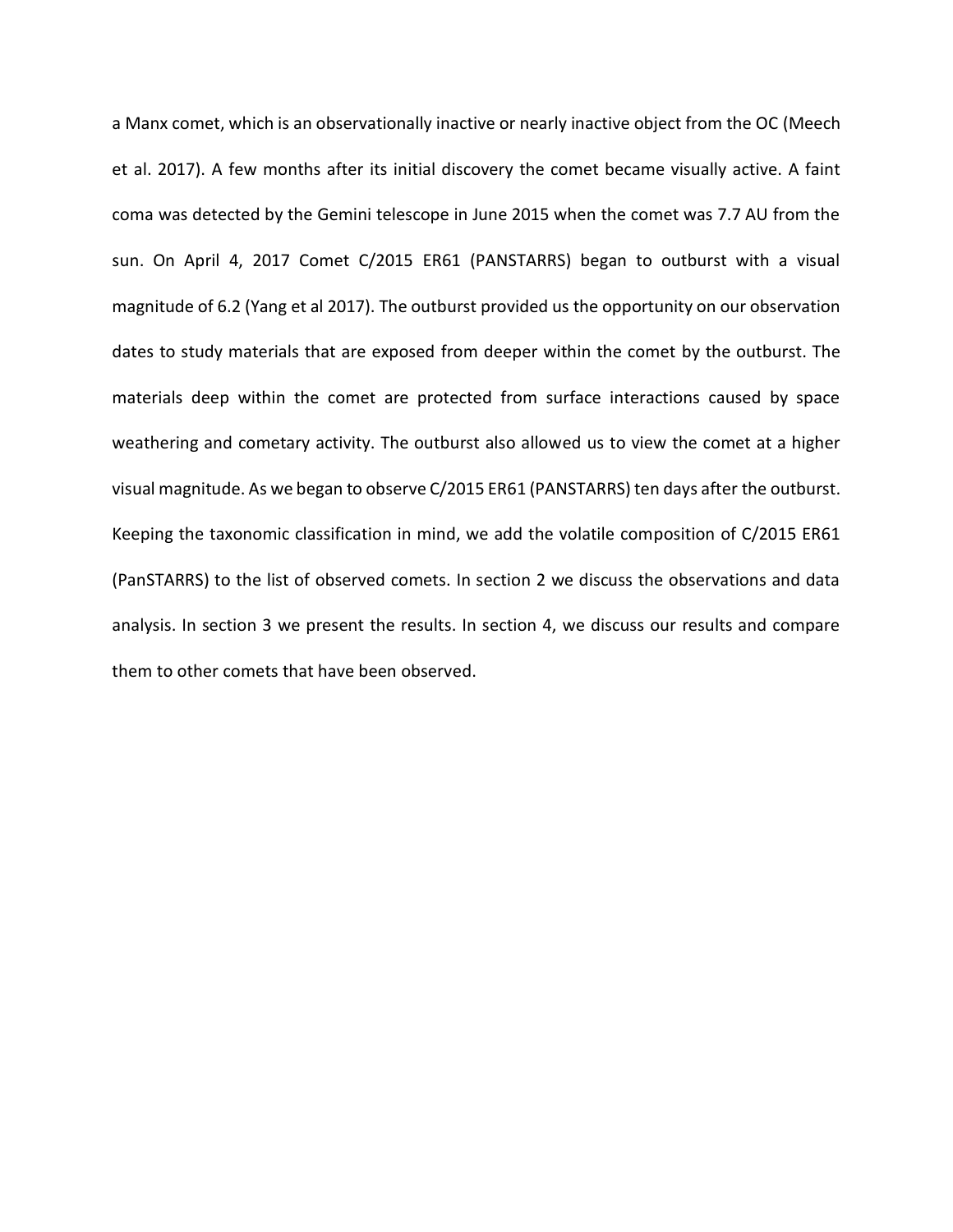#### **2. Observations and Data Reduction**

During its 2017 apparition comet C/2015 ER61 (PanSTARRS) (hereafter ER61) was closest to Earth (1.2 au) on April 19, 2017 and reached perihelion on May 10, 2017. We observed ER61 with the 3m telescope at NASA IRTF at Maunakea, HI using the high-resolution (λ/Δλ~40000), near-infrared, immersion-grating echelle spectrograph iSHELL in order to measure its volatile composition (Rayner et al. 2016). In order to gather a large suite of molecular abundances we chose iSHELL settings (LP1 and LCustom) focusing on L-band emission using a 3.6 μm narrow band filter. We also defined cross-disperser positions (specifically L-Custom setting) in order to measure H<sub>2</sub>O simultaneously with minor species (NH<sub>3</sub> HCN and C<sub>2</sub>H<sub>2</sub>) in the 3 µm region. The observations discussed in this paper took place on April  $15<sup>th</sup>$  and  $17<sup>th</sup>$  of 2017 (see Table 1).

Observations were performed with at 6-pixel (0."75) wide slit, using a standard ABBA nod pattern, with A and B beams symmetrically placed about the midpoint along the 15″ long slit and separated by half its length. Combining spectra of the nodded beams as (A–B)–(B-A) cancelled emissions from thermal background, instrumental biases, and "sky" emission (lines and continuum) to second order in air mass. The telescope could not maintain guiding on both dates, so we manually registered the A and B beams to put the comet in the same row for each frame so that the exposures could be combined. The data were flat-fielded, dark subtracted, and cleaned of hot pixels and cosmic ray strikes. A flux calibration was performed using appropriately placed bright standard stars on each date using a wide (4."0) slit. Our data reduction procedures are described in the peer reviewed literature (Bonev 2005; Disanti et al. 2006, 2014; Radeva et al. 2010; Villanueva et al. 2009) Further elaboration on special aspects of iSHELL spectra reduction is detailed in Sec. 3.2 of Disanti et al. (2017).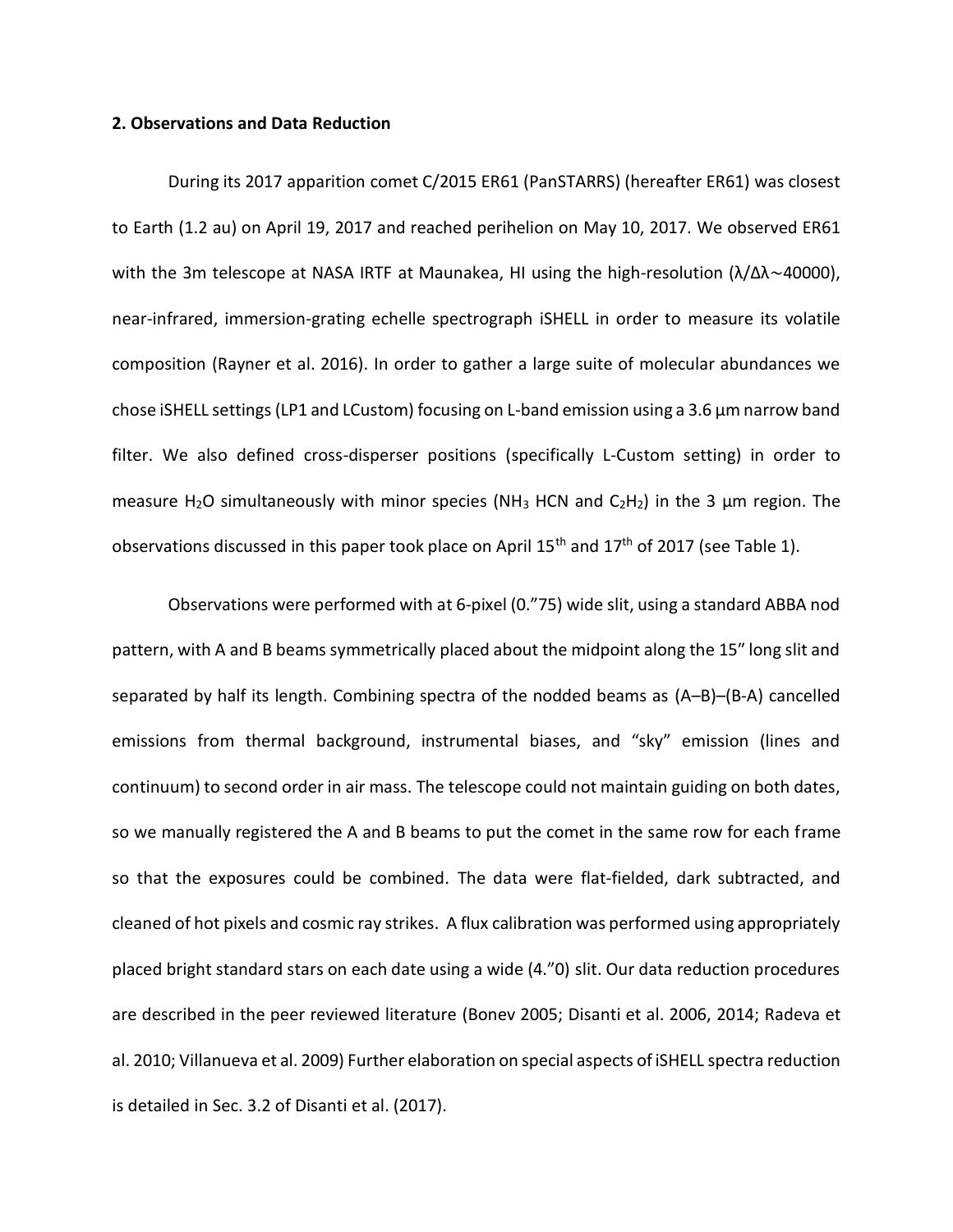We determined contributions from atmospheric emission/absorption and emission from ER61 spectra as described previously in Disanti et al. (2017). We synthesized atmospheric spectra using the Line-By-Line Spectral Transmittance Model optimized for Maunakea's atmospheric conditions (Clough et al. 2005). These models were used to account for the atmosphere between the telescope and ER61 by retrieving column burdens for atmospheric absorption. The models were sampled to the resolution of the data and then normalized to the comet's continuum level. By subtracting the atmospheric models from the extracted cometary spectra, we were able to detect emission lines from ER61. Growth factors, defined as GF =  $Q_{global}/Q_{NC}$ , where  $Q_{NC}$  is the nucleo-centric production rate, were determined for both the gas and the dust when there was sufficient signal-to-noise. This is done because the nucleus centered position has losses due to seeing and telescope tracking. Production rates ( $Q_{(\text{molecule})}$  s<sup>-1</sup>) were determined using the Q-curve methodology (Bonev 2005; Gibb et al. 2012) which considers emission intensity on either side of the nucleus. We assume a spherical symmetric outflow velocity of 0.8 km/s at 1 AU (scaled as heliocentric distance  $v_{gas}$ =0.8R<sub>helio</sub> -<sup>0.5</sup> km/s) as outlined in Section 3.2.2 of Disanti et al. (2016)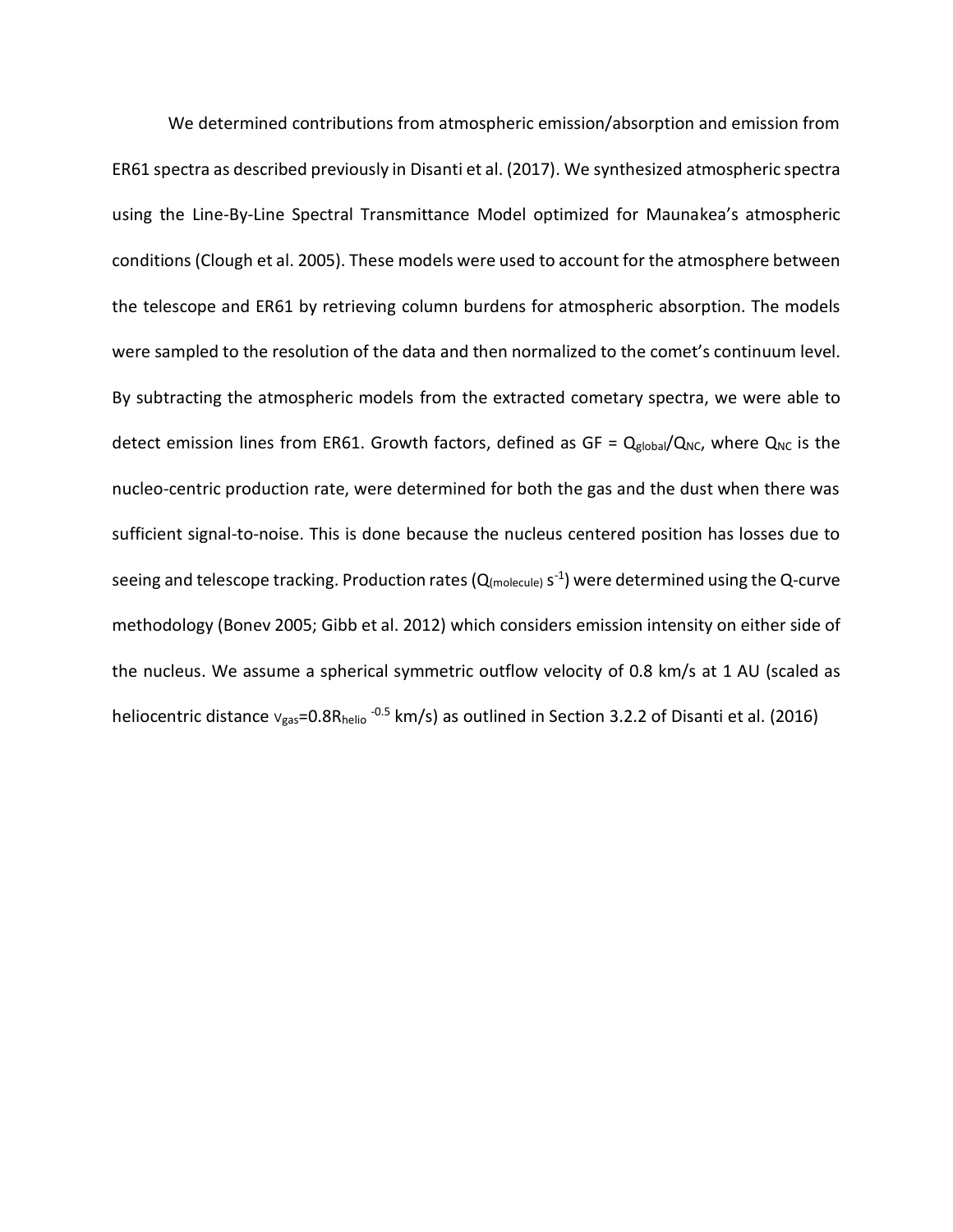| able |  |
|------|--|
|------|--|

## Observing Log and H2O Production Rates

| <b>UT Date</b>     | <b>IShell Setting</b> | UT          | R <sub>h</sub> | dR <sub>h</sub> /dt   | Δ              | d∆/dt | $\mathsf{T}_{int}$            | Q(H <sub>2</sub> O) |
|--------------------|-----------------------|-------------|----------------|-----------------------|----------------|-------|-------------------------------|---------------------|
|                    |                       |             |                |                       |                |       |                               |                     |
|                    |                       |             | (AU)           | (km s <sup>-1</sup> ) |                |       | $(AU)$ $(km s-1)$ $(minutes)$ | $(10^{29} s^{-1})$  |
| 2017 April 15  Lp1 |                       | 15:29-15:58 | 1.118 -10.40   |                       | $1.180 - 2.31$ |       | -29                           | $\ast$              |
| 2017 April 17      | LCustom               | 15:01-15:47 | 1.107          | $-9.677$              | $1.178 - 1.22$ |       | 43                            | 1.15                |

**Notes.** *R*h, *dR*h/*dt,* Δ, and *d*Δ/*dt* are heliocentric distance, heliocentric velocity, geocentric distance, and velocity towards the observer, respectively, of ER61; *Tint is total integration time on ER61*, and *Q*(H<sub>2</sub>O) is the water production rate.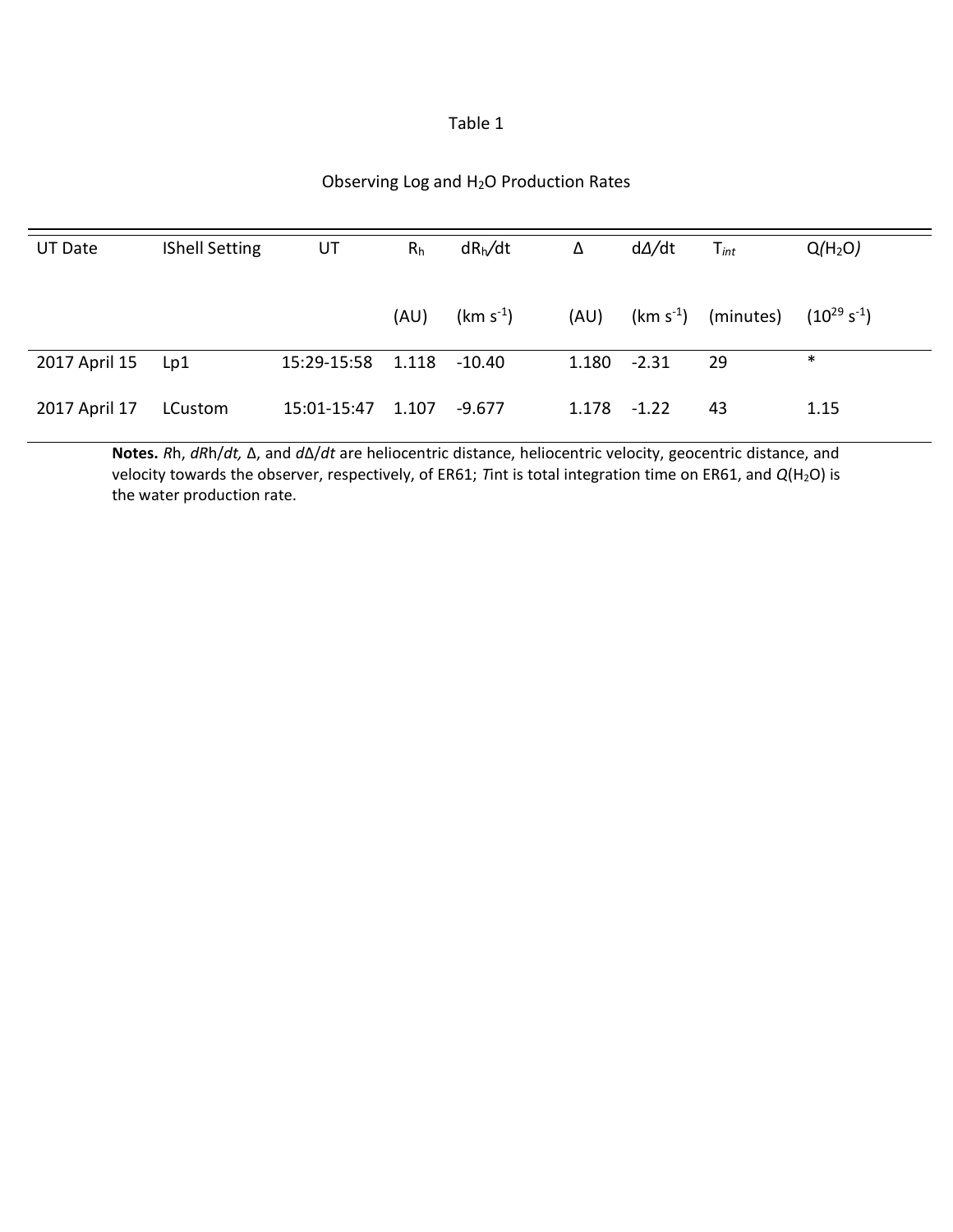#### **3. Results**

We were able to detect fluorescent emission from  $H_2O$ ,  $CH_3OH$ ,  $C_2H_2$ ,  $C_2H_6$ , HCN, and H2CO. After correcting for the monochromatic atmospheric transmittance at its Doppler-shifted wavelength (according to the velocity of the comet towards Earth at the time of observation), synthetic models of fluorescent emission for each targeted molecule were compared to observed emission line intensities. We obtained a rotational temperature using correlation and excitation analysis as discussed in Bonev et al. (2008). After running rotational temperature extraction for each individual molecule, we found that  $H_2O$  was the best constrained. The best constrained order for water was Order 179 obtained on April 17, 2017. On April 15, 2017, a rotational temperature could not be narrowed down satisfactorily due to lack of strong  $H_2O$  lines within the orders sampled.  $H_2O$  is favored for obtaining a rotational temperature because the emission lines span a broad range of excitation energies and are intrinsically bright. Instead of using a rotational temperature that is not well constrained on April 15, we adopted the rotational temperature obtained on April 17. Previous observations of other comets show that the rotational temperature is often consistent over a span of days at this heliocentric distance. We could not detect CH<sup>4</sup> because of the low relative velocity of ER61 towards us. A doppler shift >10km/s would be best to detect CH<sub>4</sub> in order to distinguish the emission lines from those of Earth's atmosphere.

"Best-fit" spectra and models are shown for Order 179 in Figure 1. Models for HCN and Order 155 ( $C_2H_6$ , OH, CH<sub>3</sub>OH) are also shown in Figures 2 and 3, respectively. Due to low signalto-noise for Order 171, we were only able to detect HCN with a high degree of certainty. We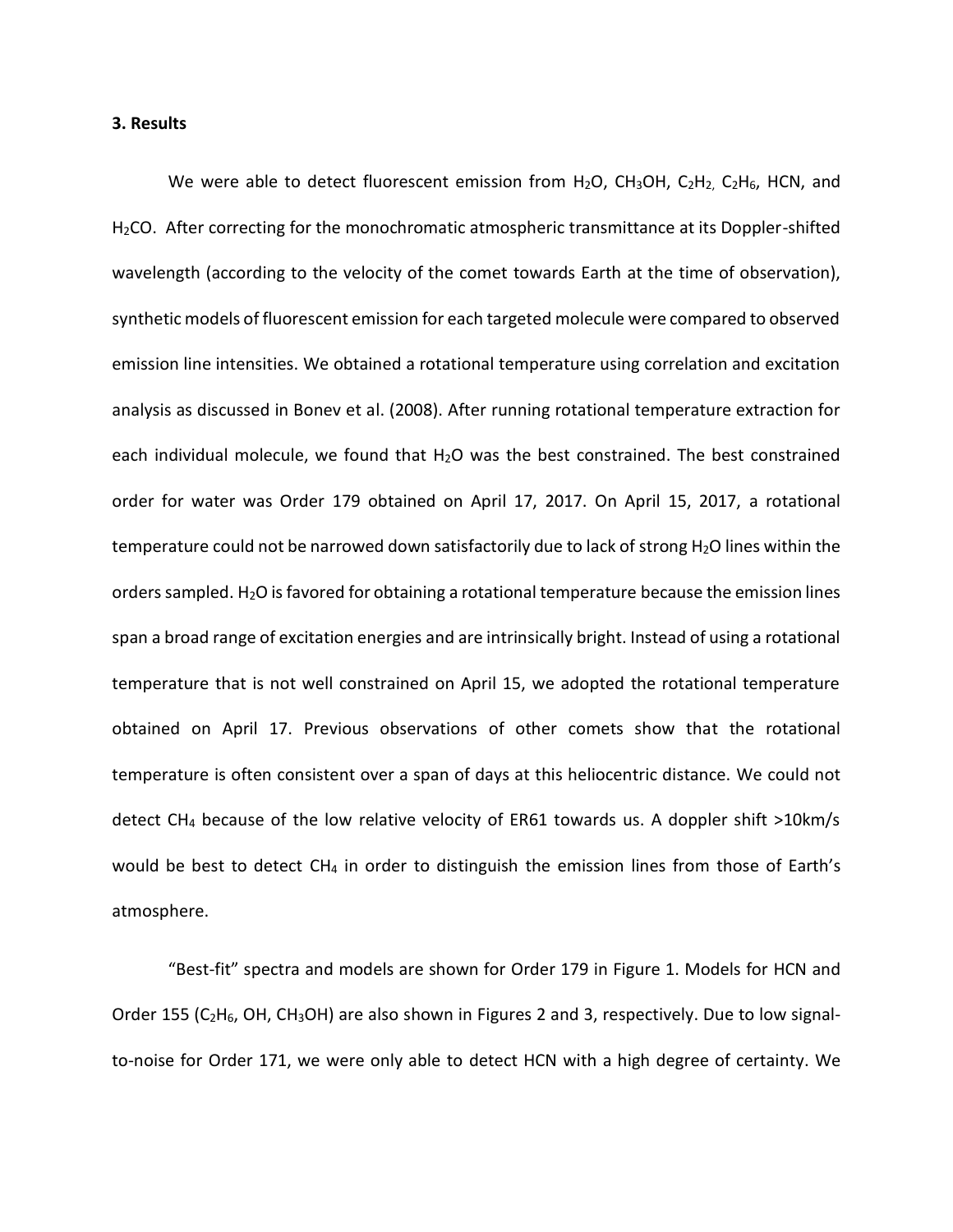report upper limits for NH<sub>3</sub> and OH on that day. Growth factors, best-fit rotational temperatures, production rates, and mixing ratios for each date are shown in Table 2.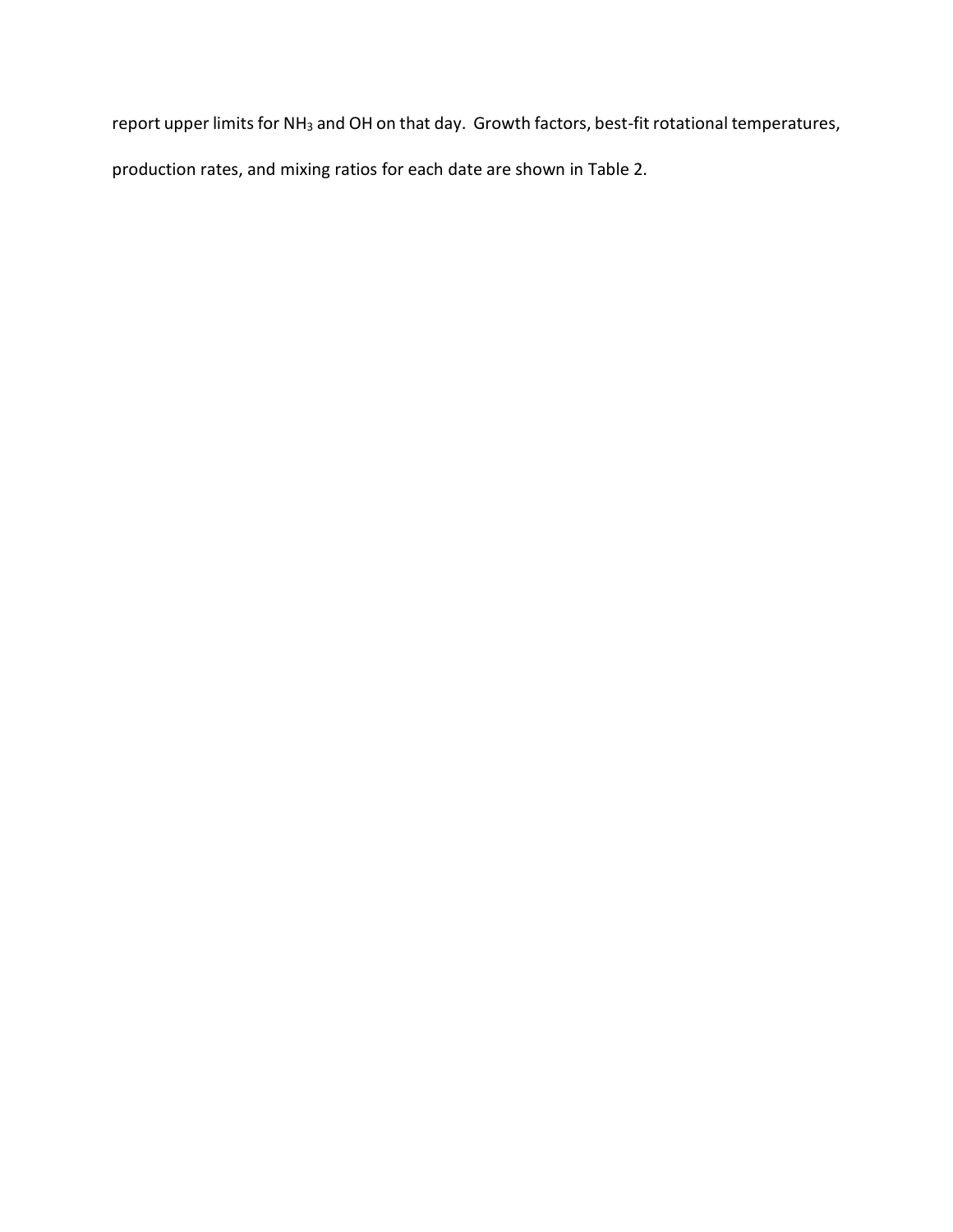



Notes - Detection of H<sub>2</sub>O in comet C/2015 ER61 from Order 179 on April 17, 2017. The comet spectrum (after subtracting the telluric model) is plotted in black with the yellow telluric model plotted over that. Below is the best fit fluorescent emission model for H<sub>2</sub>O in red overlaid onto the comet spectrum (black). In blue is the H<sub>2</sub>O emission model offset for clarity. The residual (spectrum – model, black) and 1 $\sigma$  error envelopes (amber) are plotted at the bottom of each panel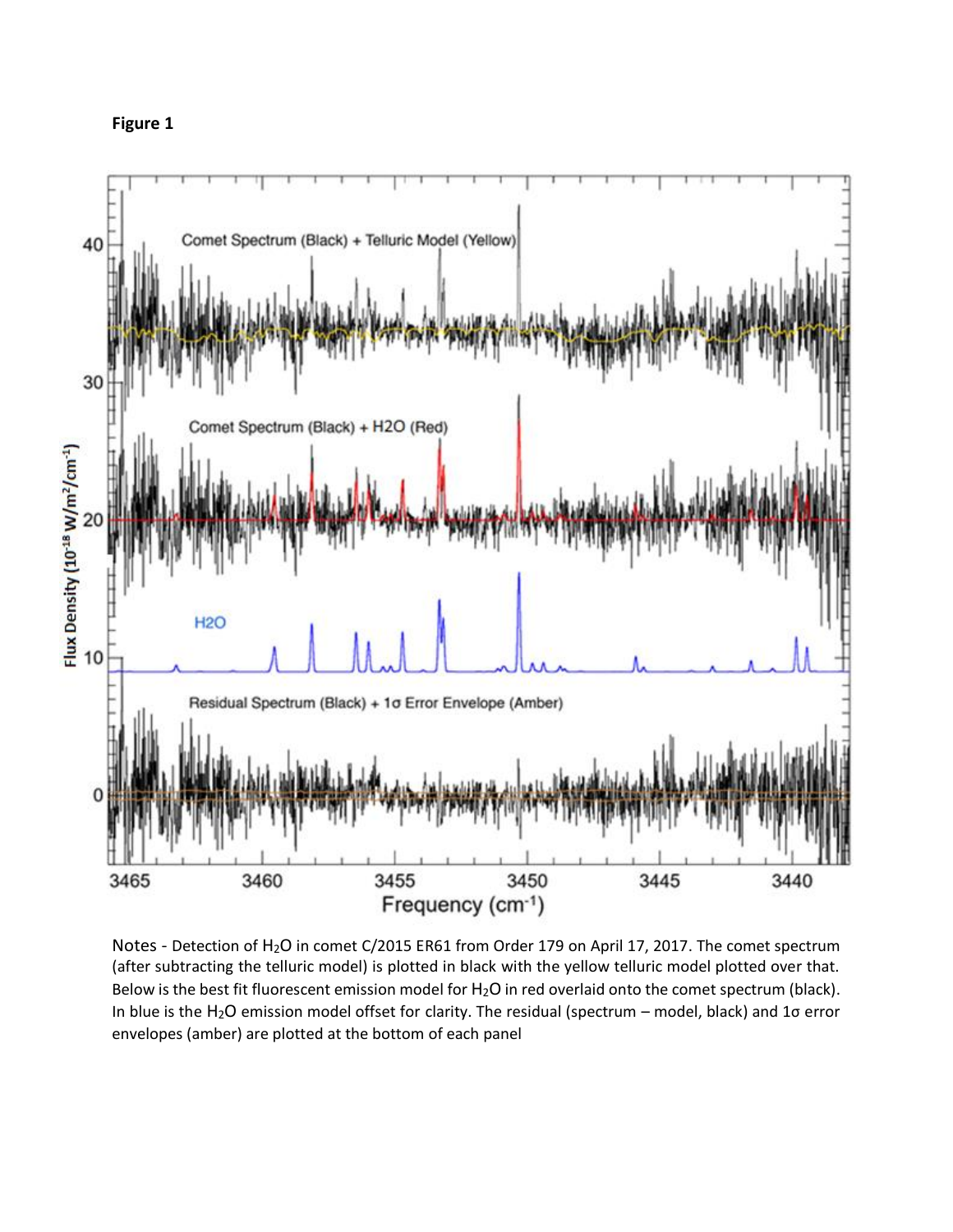



Notes - Detection of HCN in comet C/2015 ER61 from Order 171 on April 17, 2017. The comet spectrum (after subtracting the telluric model) is plotted in black with the yellow telluric model plotted over that. Below is the individual best fit fluorescent emission model for HCN in red overlaid onto the comet spectrum (black). In green is the HCN emission model offset for clarity. The residual (spectrum – model, black) and 1σ error envelopes (amber) are plotted at the bottom of each panel.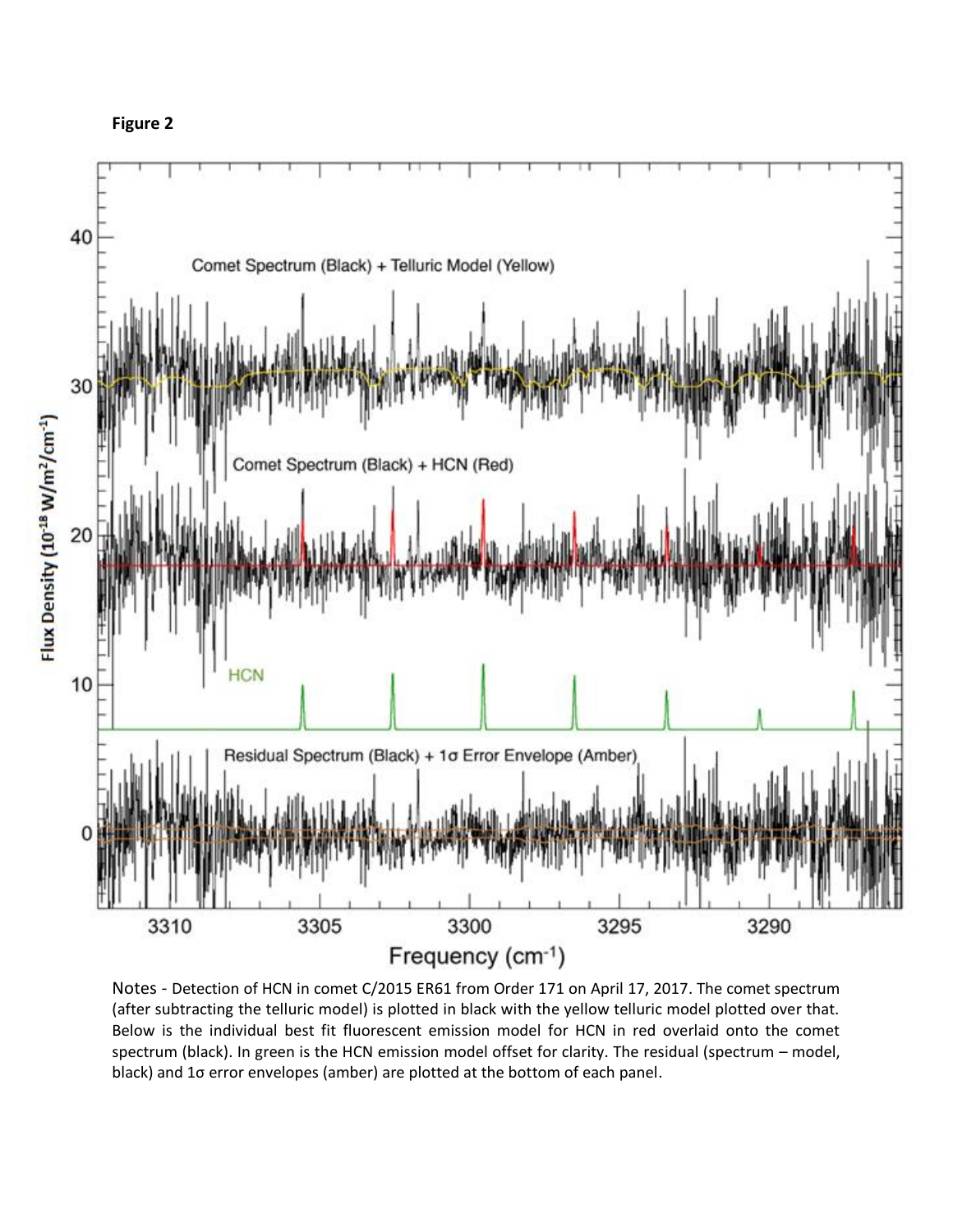



Notes - Detection suite of C<sub>2</sub>H<sub>6</sub>, CH<sub>3</sub>OH, and OH in comet C/2015 ER61 from Order 155 on April 15, 2017. The comet spectrum (after subtracting the telluric model) is plotted in black for  $C_2H_6$ , CH<sub>3</sub>OH, and OH respectively in red overlaid onto the comet spectrum (black). In blue is the  $C_2H_6$  emission model offset for clarity. In orange is CH<sub>3</sub>OH emission model offset for clarity. In green is OH emission model offset for clarity. The residual (spectrum – model, black) and 1σ error envelopes (amber) are plotted at the bottom of the panel.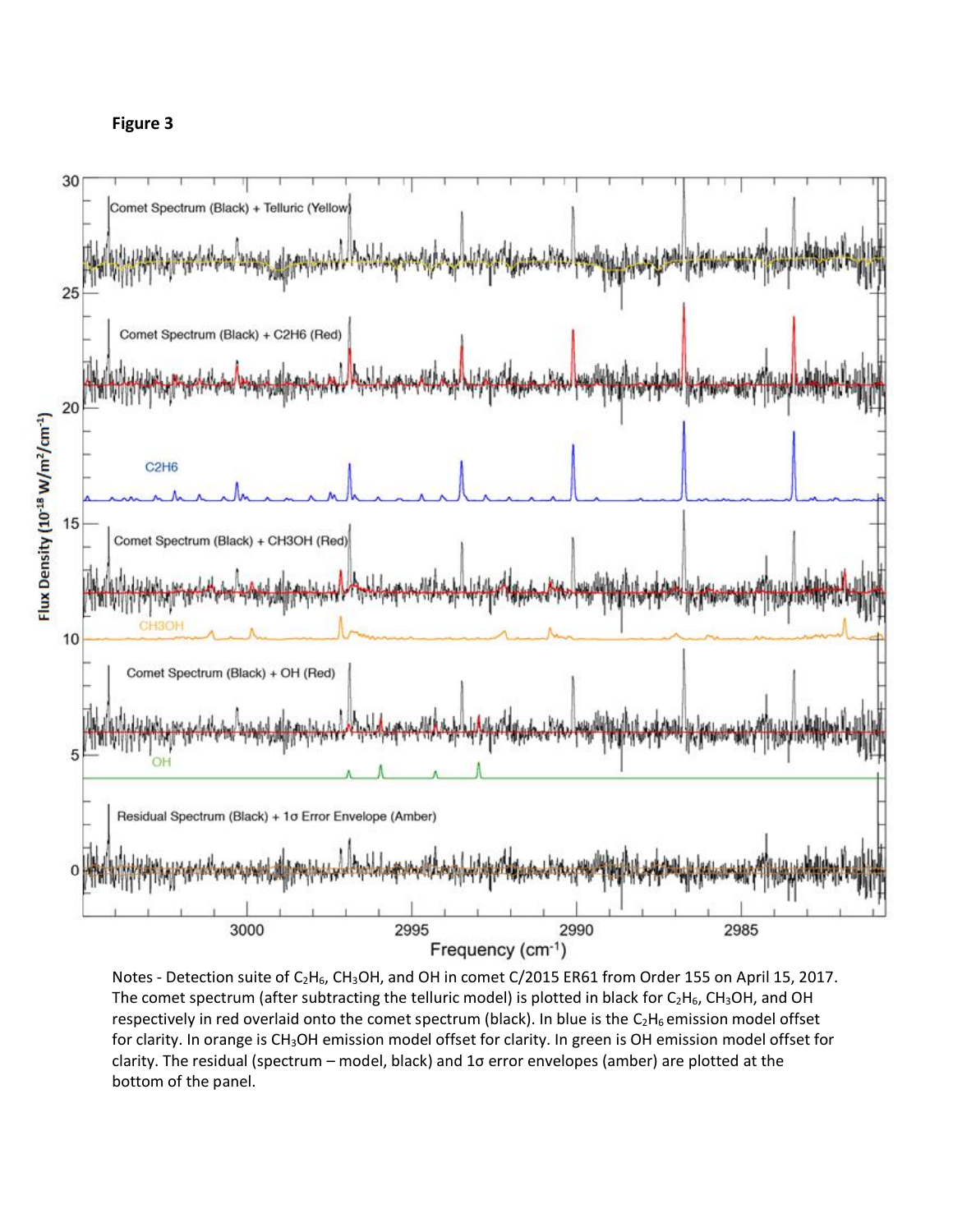## **Table 2**

| <b>iSHELL</b><br>Setting | Molecule                                                        | $T_{\text{rot}}^{\text{a}}$<br>(K) | Growth<br>Factor                                             | Q <sup>e</sup><br>$10^{27}$ mol s <sup>-1</sup> | $Q_x/Q(H_2O)^b$<br>(%) |  |
|--------------------------|-----------------------------------------------------------------|------------------------------------|--------------------------------------------------------------|-------------------------------------------------|------------------------|--|
|                          | April 15, $Rh = 1.119 \text{ AU}$ , $\Delta = 1.180 \text{ AU}$ |                                    |                                                              |                                                 |                        |  |
| Lp1                      | C <sub>2</sub> H <sub>6</sub>                                   | (67)                               | $1.46 \pm 0.07$                                              | $0.441 \pm 0.038$                               | $0.374 \pm 0.01$       |  |
|                          | CH <sub>3</sub> OH                                              | (67)                               | 1.47                                                         | $1.37 \pm 0.34$                                 | $1.16 \pm 0.08$        |  |
|                          | CH <sub>3</sub> OH                                              | (67)                               | $(1.46)^d$                                                   | $1.44 \pm 0.19$                                 | $1.25 \pm 0.03$        |  |
|                          | H <sub>2</sub> CO                                               | (67)                               | $2.91 \pm 0.26$                                              | $0.41 \pm 0.18$                                 | $0.35 \pm 0.12$        |  |
|                          | <b>OH</b>                                                       | (67)                               | 1.46                                                         | $440 \pm 182$                                   | $\ast$                 |  |
|                          |                                                                 |                                    | April 17, $Rh = 1.107 \text{ AU}, \Delta = 1.179 \text{ AU}$ |                                                 |                        |  |
| LCustom $H2O$            |                                                                 | $67^{+9}$ -7                       | $2.11 \pm 0.32$                                              | $115 \pm 13.1$                                  | 100                    |  |
|                          | $H_2O^*$                                                        | (67)                               | $1.95 \pm 0.40$                                              | $98 \pm 6.49$                                   | $\ast$                 |  |
|                          | <b>OH</b>                                                       | 67                                 | $(2.11)^d$                                                   | $397 \pm 148$                                   | $\ast$                 |  |
|                          | <b>HCN</b>                                                      | (67)                               | $2.07 \pm 0.25$                                              | $0.152 \pm 0.025$                               | $0.144 \pm 0.01$       |  |
|                          | NH <sub>3</sub> <sup>c</sup>                                    | (67)                               | $(2.07)^d$                                                   | < 0.20                                          | < 0.17                 |  |
|                          | $C_2H_2$                                                        | (67)                               | $(2.07)^d$                                                   | $0.21 \pm 0.06$                                 | $0.17 \pm 0.04$        |  |

Notes

<sup>a</sup> Rotational temperature. Values in parentheses are assumed from T<sub>rot</sub> water on April 17, 2017

**b** Production rate ratio per molecule compared to water value

 $c$  Values from NH<sub>3</sub> are 3 $\sigma$  upper limits

<sup>d</sup> Assumed growth factor

<sup>e</sup> Production rate errors include line-by-line deviation between the model and observed intensities in photon noise. (Bonev 2005; Dello Russo et al. 2004; Bonev et al. 2007)

<sup>f</sup>CH3OH production rate from Lp1 order 155

 $g H<sub>2</sub>O$  production rate from LCustom order 181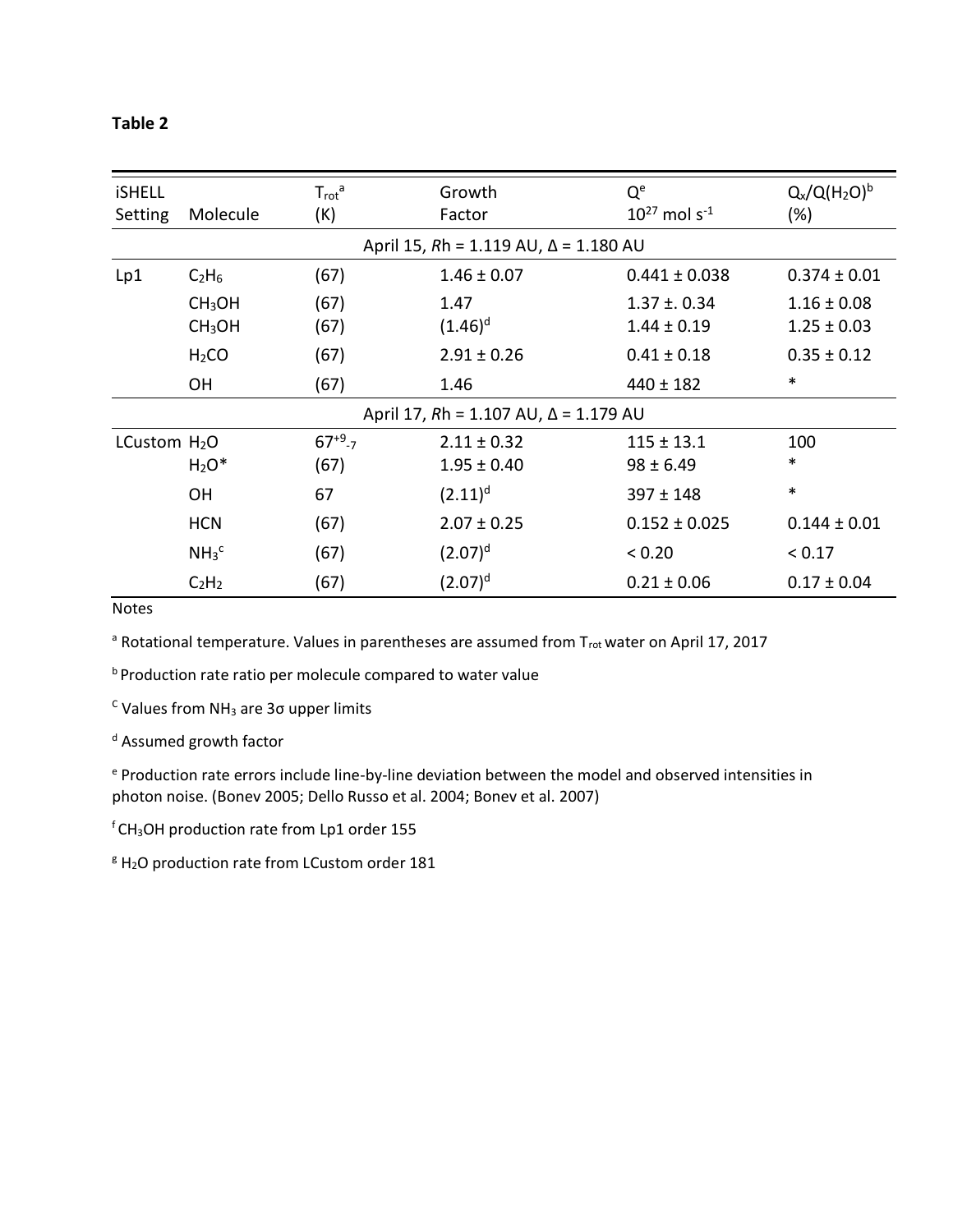## **4. Discussion**

The out bursting of ER61 was a very lucky occurrence. Since ER61 exhibited behavior like a Manx comet, the intrinsic brightness of it was very low. Data from later dates in May 2017 reveal a hard to see continuum due to the fading brightness. Classifying ER61 is very difficult indeed as outlined under the system in Mumma and Charnley (2011). A study conducted by Dello Russo et al. (2016) and references therein reveal how different Oort cloud comets can be when compared.

Given that there are some  $10^{11}$  comets in the OC around our solar system, the sample size of comets characterized in the near-infrared is very small (~30 Oort cloud Comets) (Emel'Yanenkoet al. 2007). Using available data from other OC comets we have compiled a cometary median of volatile ratios to that of water for each volatile found in ER61 for comparison which we present in Table 3. We find ER61 to be depleted in HCN,  $C_2H_6$ , CH<sub>3</sub>OH, and NH<sub>3</sub> (given the upper limit for NH<sub>3</sub>). ER61 is consistent with the mean for H<sub>2</sub>CO and C<sub>2</sub>H<sub>2</sub> despite uncertainties in signal to noise. The abundances found in ER61 are very similar to those of C/2012 S1 (Dello Russo et al. 2016) another OC family comet.

There is also compelling evidence that ER61 underwent a nucleus splitting event during the outburst. The detection of a secondary nucleus occurred on June 11, 2017. The secondary piece of ER61 had a variable brightness that fluctuated by three orders of magnitude compared to the primary nucleus of ER61 (Zdenek 2016). The Zdenek paper has yet to be published in a refereed journal but offers a compelling possibility that other papers on the secondary nucleus of ER61 yet to be published could be in the works. If other studies on the secondary nucleus are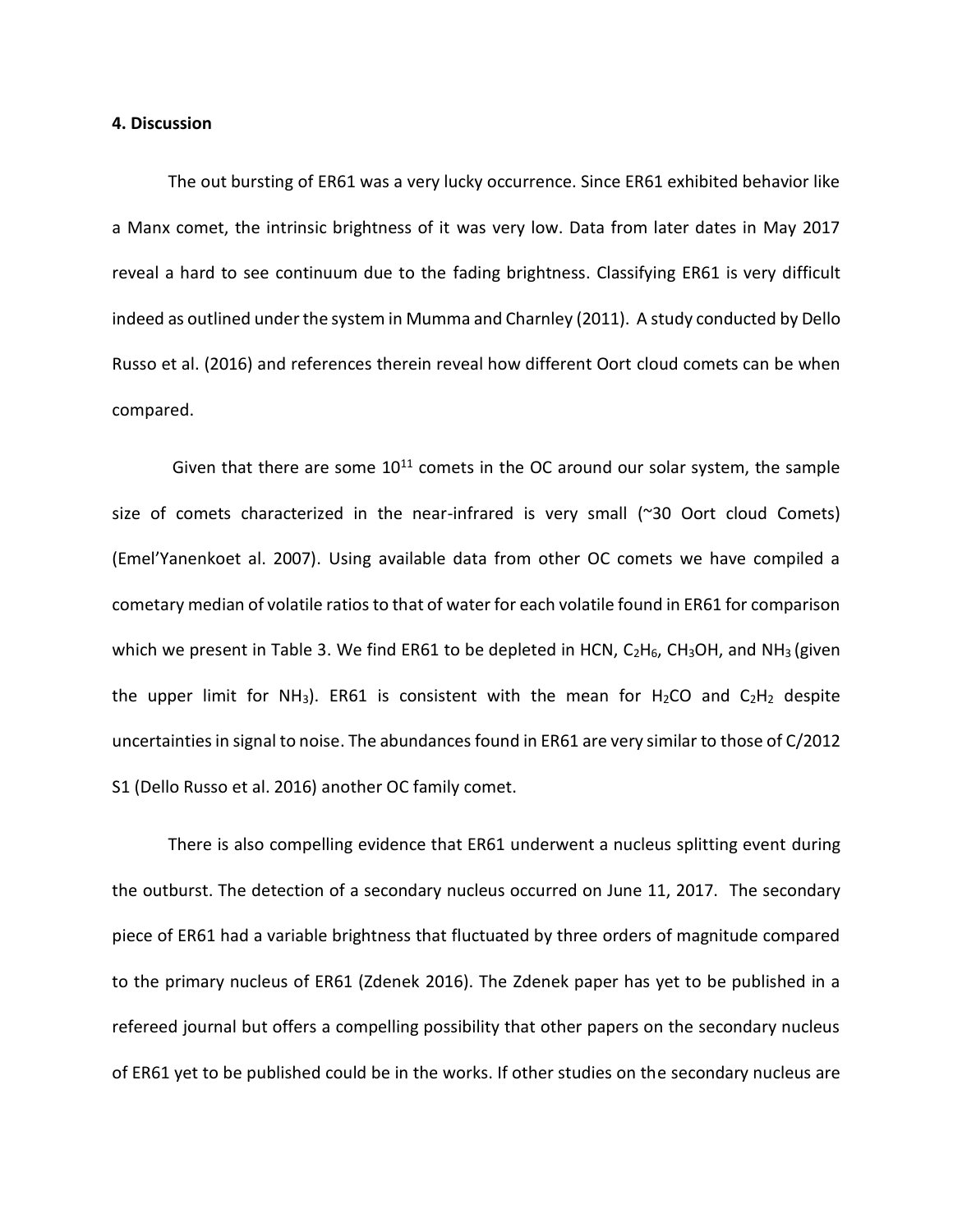published it would provide a chance to compare for heterogeneity in the nucleus of ER61. Only time will tell if other studies have taken place on the possible secondary nucleus.

ER61 reached perihelion on May 10. Preliminary results from observations in May 2017 of ER61 offer us a chance for comparison (Saki, personal communication) pre- and postperihelion. Water production rates from May 11, 2017 and May 13, 2017 are diminished which is to be expected as the nucleus moves further away from the Sun. (7.22x10<sup>28</sup> s<sup>-1</sup> on May 11 and 4.19 x10<sup>28</sup> s<sup>-1</sup> on May 13 compared to 1.15 x10<sup>29</sup> s<sup>-1</sup>). The T<sub>rot</sub> from the May observations was measured at 60 Kelvin. Mixing ratios of volatiles compared to water from the May observation show depletion in NH<sub>3</sub>,  $C_2H_6$ , and HCN which is consistent with results from April. Preliminary results also show enrichment in  $C_2H_2$  and possible enrichment in CH<sub>3</sub>OH (might be issues with signal-to-noise, results show a big swing in error  $\sim$ 0.75%). C<sub>2</sub>H<sub>2</sub> enrichment is consistent with results from April, however results from April show a depletion in  $CH<sub>3</sub>OH$ . Results for  $H<sub>2</sub>CO$  were better constrained than the April dates and appear to be normal compared to other OC comets.

The current taxonomic system used to classify comets as "organics-normal", "organicsdepleted", or "organics-enriched" is too simple of a classification system given the dynamic variability of the comets studied. As more observations take place and more sensitive instruments are developed and installed on telescopes like iSHELL on NASA's Infrared Telescope Facility, we will have a better answer for the volatile abundances within comets and the possibility of a more dynamic classification system. A more robust classification system in combination with protoplanetary disc models, could eventually help us to understand how volatiles were formed and distributed in the early solar system.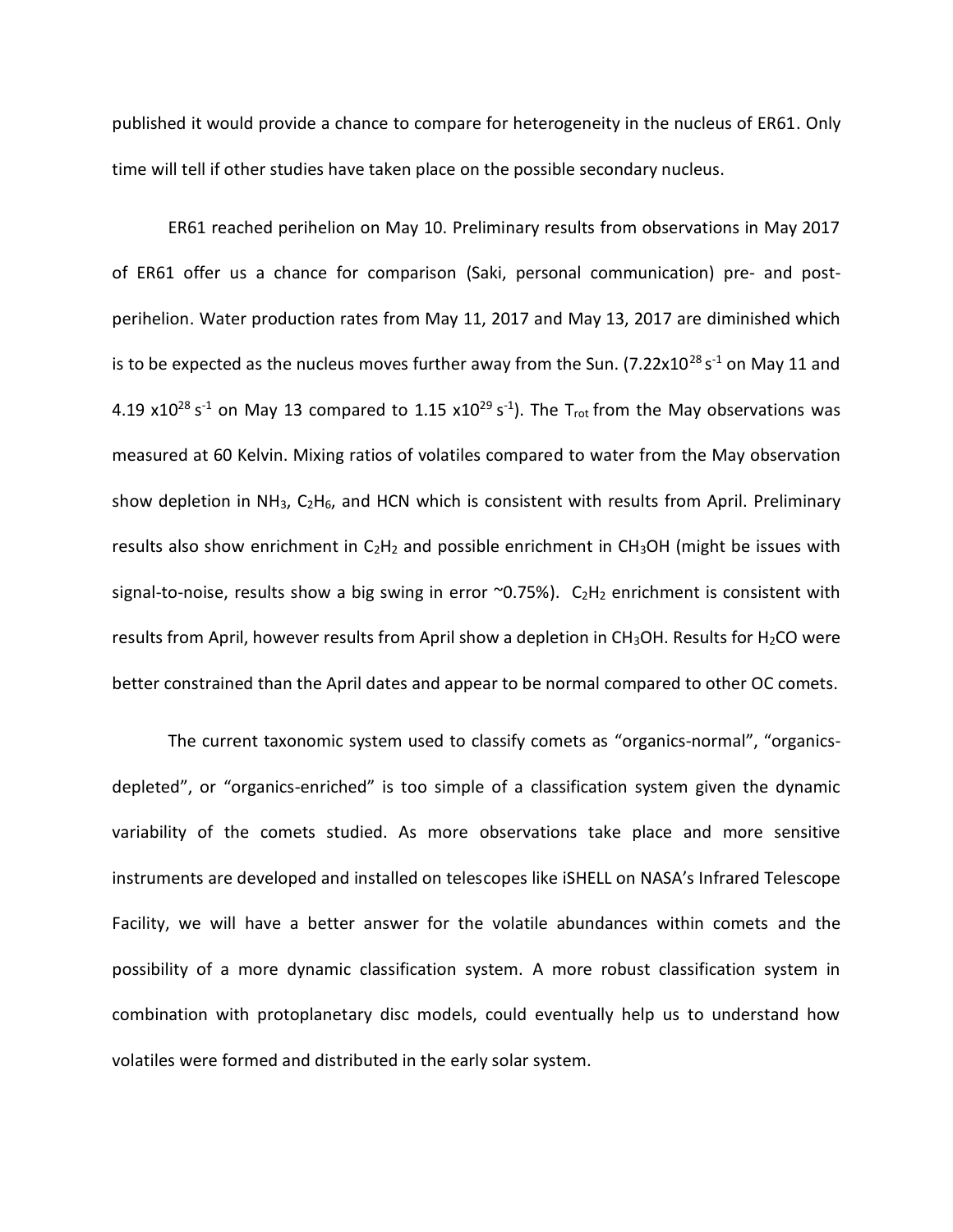## **Table 3**

| Molecule                      | Abundance in ER61 <sup>a</sup> | Median Abundance in OC<br>Comets <sup>b</sup> |
|-------------------------------|--------------------------------|-----------------------------------------------|
| C <sub>2</sub> H <sub>2</sub> | 0.17%                          | 0.13%                                         |
| C <sub>2</sub> H <sub>6</sub> | 0.37%                          | 0.65%                                         |
| CH <sub>3</sub> OH            | 1.16%                          | 2.16%                                         |
| H <sub>2</sub> CO             | 0.35%                          | 0.32%                                         |
| <b>HCN</b>                    | 0.14%                          | 0.26%                                         |
| NH <sub>3</sub>               | < 0.20%                        | 0.94%                                         |

#### **Notes**

**<sup>a</sup>** Abundances are given as an average if possible for both dates.

**b** Cometary median abundances calculated from abundances in OC comets in 8p/Tuttle (Bonhardt et al. 2008), 153P/I-Z (Biver et al. 2006), C/1995 O1 (Biver et al. 2002; Dello Russo et al. 2000; Dello Russo et al. 2001; Magee-Sauer et al. 1999), C/1996 B2 (Mumma et al. 1996; Magee-Sauer et al. 2002), C/1999 H1 (Mumma et al. 2001; Dello Russo et al. 2006), C/1999 S4 *(*Bockelée-Morvan et al. 2001), C/1999 T1 (Biver et al. 2006; Schleicher et al. 2001), C/2000 WM1 (Radeva et al. 2010; Biver et al. 2006), C/2001 A2 (Gibb et al. 2007), C/2002 T7 (Hogerheijde et al. 2009; DiSanti et al. 2006), C/2003 K4 (Paganini et al. 2015), C/2004 Q2 (Kobayashi et al. 2009), C/2006 M4 (DiSanti et al. 2009), C/2006 P1 (Dello Russo et al. 2009). C/2007 N3 (Gibb et al. 2012), C/2007 W1 (Villanueva et al. 2011), C/2009 P1 (Gicquel et al. 2015), C/2010 G2 (Kawakita et al. 2014), C/2012 F6 (Paganini et al. 2014a; Biver et al. 2014), C/2013 R1 (Paganini et al. 2014b; Biver et al. 2014), C/2012 S1 (Dello Russo et al. 2016)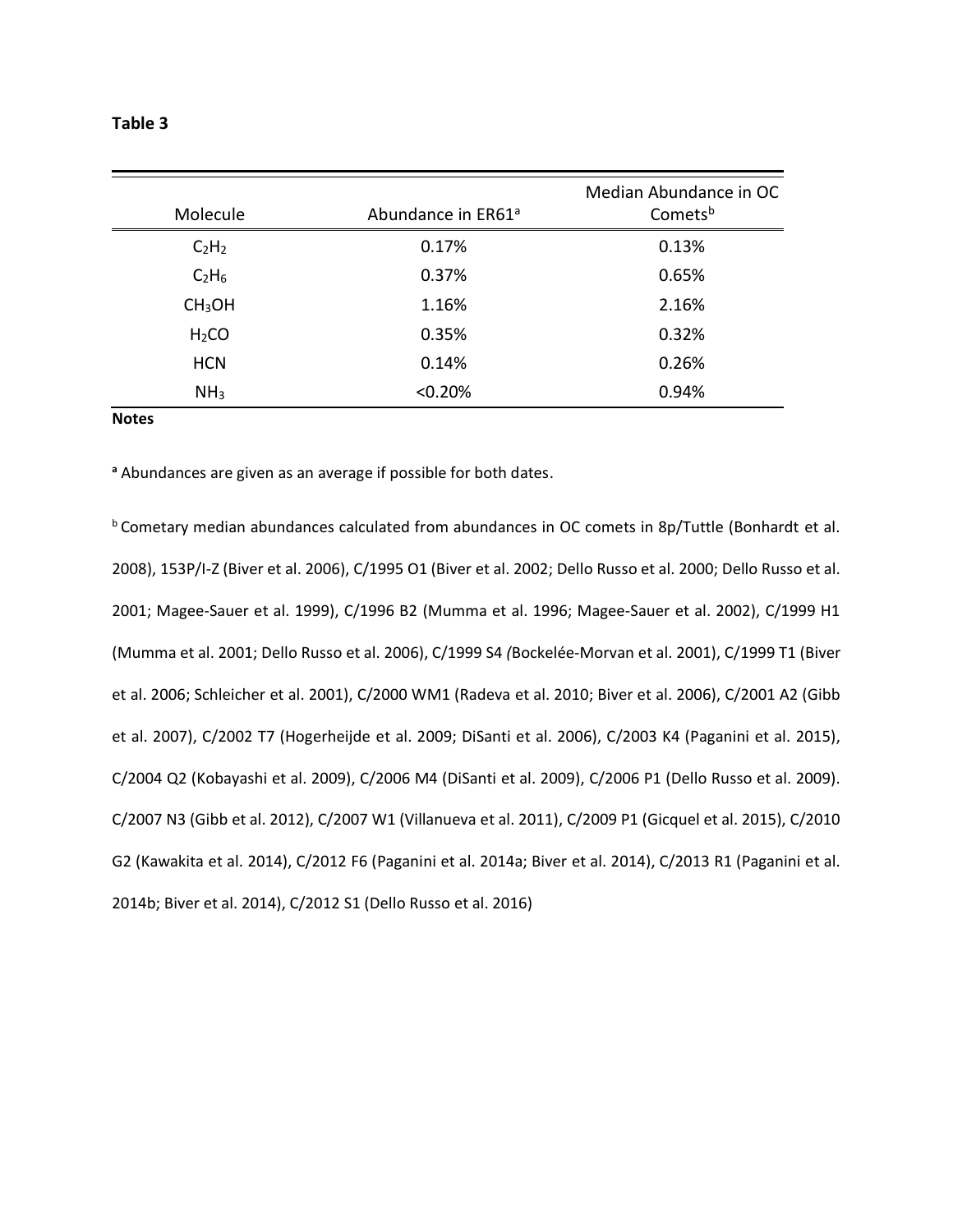## **5. Acknowledgements**

Data presented and discussed in this paper were obtained by the visiting astronomer at the Infrared Telescope Facility, which is operated by the University of Hawaii under contract NNH14CK55B with the National Aeronautics and Space Administration. I wish to recognize and acknowledge the very significant cultural role and reverence that the summit of Maunakea has always had within the indigenous Hawaiian community. We are most fortunate to have the opportunity to conduct observations from this mountain.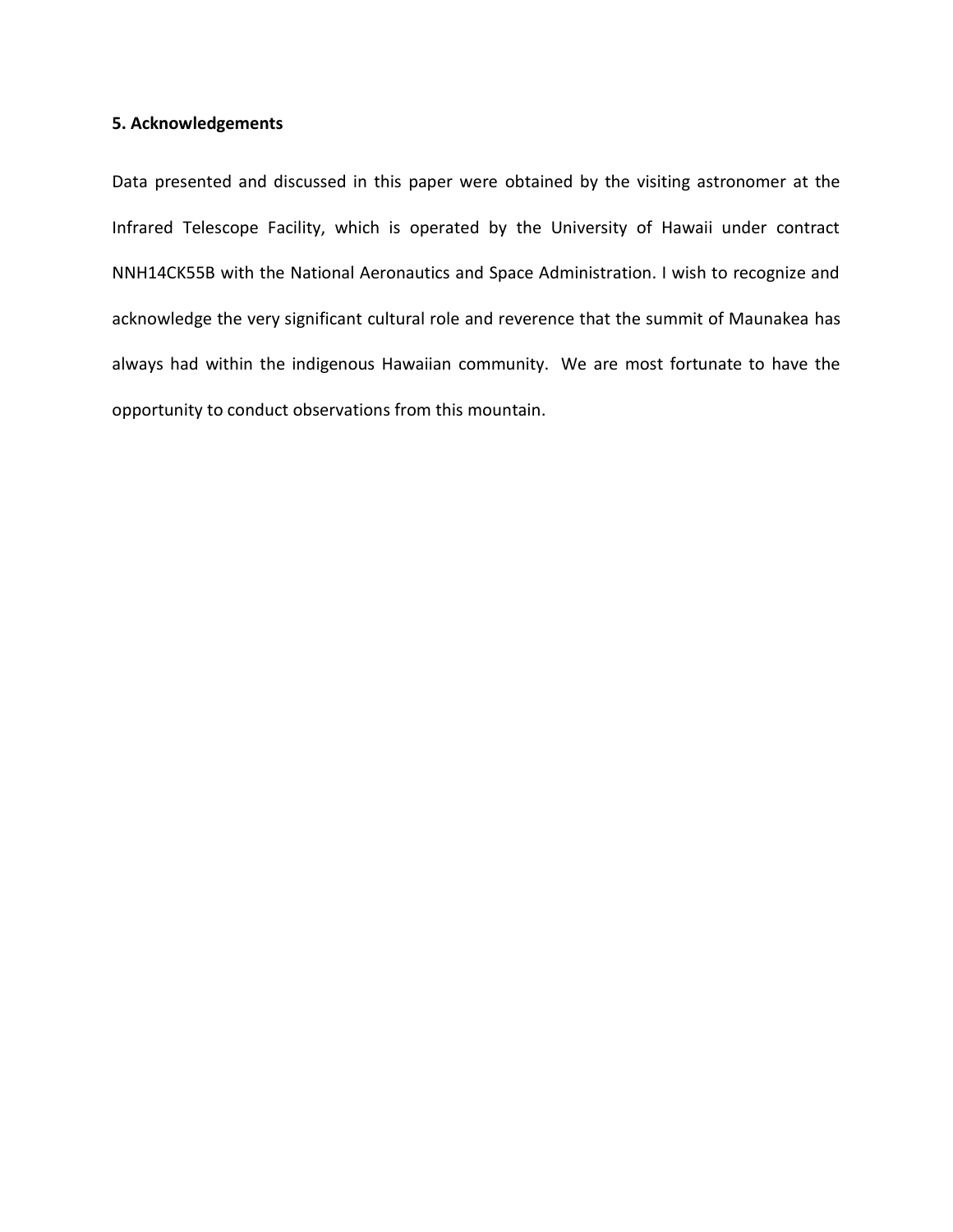## **6. References**

- Biver, N., Bockelée-Morvan, D., Crovisier, J., et al., 2006. Radio wavelength molecular observations of comets C/1999 T1 (McNaught-Hartley), C/2001 A2 (LINEAR), C/2000 WM1 (LINEAR) and 153P/Ikeya–Zhang, Astronomy and Astrophysics 449, 1255–1270
- Biver, N., Bockelée-Morvan, D., Colom, P., et al., 2002. The 1995 2002 long-term monitoring of comet C/1995 O1 (Hale–Bopp) at radio wavelengths, Earth, Moon Planets 90, 5–14
- Biver, N., Bockelée-Morvan, D., Debout, V., et al., 2014. Complex organic molecules in comets C/2012 F6 (Lemmon) and C/2013 R1 (Lovejoy): Detection of ethylene glycol and formamide, Astronomy and Astrophysics 566, 5
- Bonev, B. P., 2005. Towards a Chemical Taxonomy of Comets: Infrared Spectroscopic Methods for Quantitative Measurements of Cometary Water (With an Independent Chapter on Mars Polar Science), PhD thesis, University of Toledo
- Bonev, B.P., Mumma, M.J., Radeva Y.L., et al. 2008. The Peculiar Volatile Composition of Comet 8P/Tuttle: A Contact Binary of Chemically Distinct Cometesimals?, Astrophysical Journal Letters 680, L61
- Bohnhardt, H., Mumma, M.J., Villanueva, G.L., et al., 2008. The unusual volatile composition of the Halley-type comet 8P/Tuttle: Addressing the existence of an inner Oort cloud, Astrophysical Journal 683, L71–L74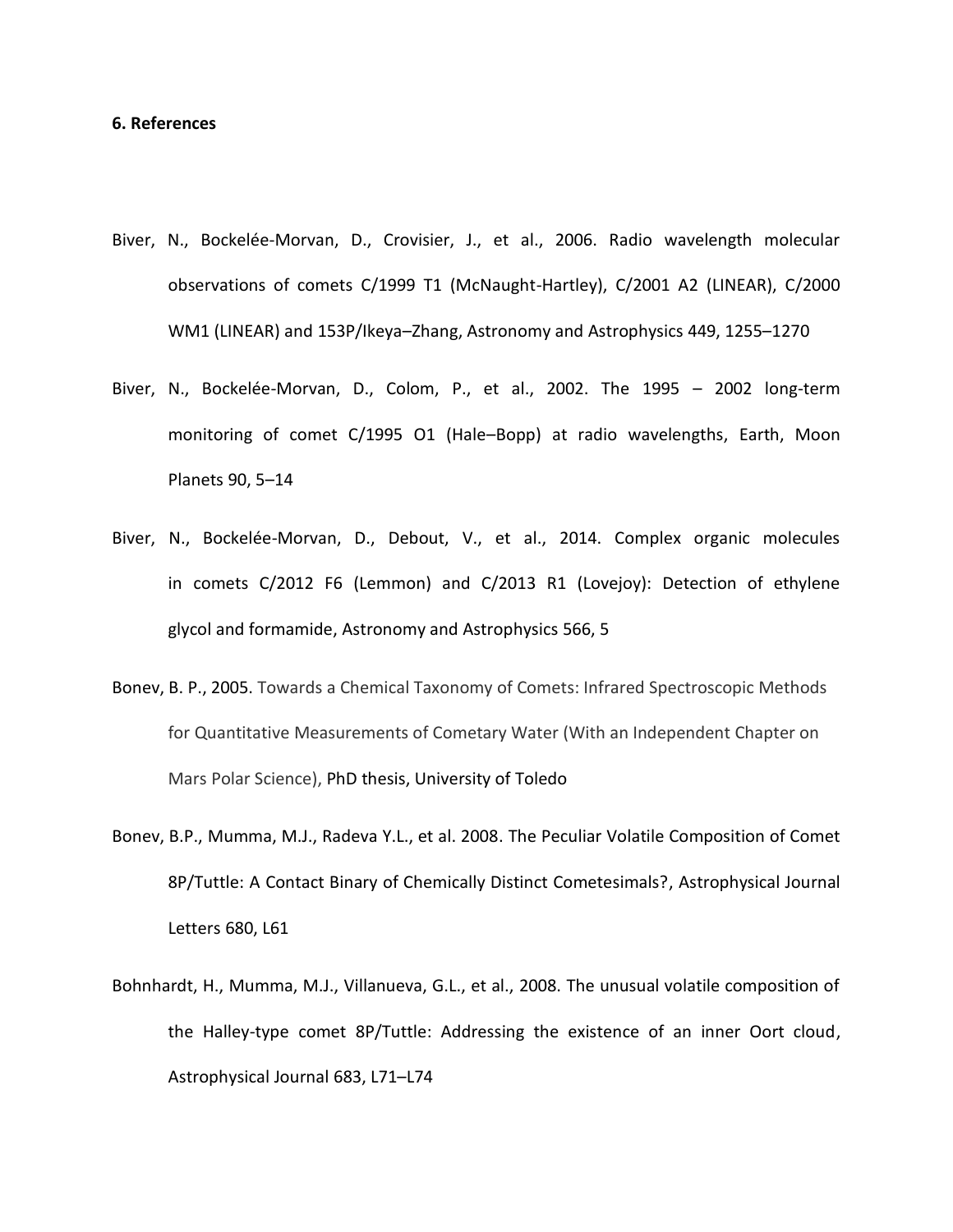- Bockelée-Morvan, D., Biver, N., Moreno, R., et al., 2001. Outgassing behavior and composition of comet C/1999 S4 (LINEAR) during its disruption, Science 292, 1339–1343
- Clough, S.A., Shephard, M.W., Mlawer, E.J., Delemere, J.S., Iacono, M.J., Cady-Pereira, K. et al., 2005. Atmospheric radiative transfer modeling: a summary of the AER codes,

Journal of Quantitative Spectroscopy and Radiative Transfer 91, 233

- DiSanti, M.A. Bonev, B.P., Dello Russo, N. Vervack Jr., R.J., Gibb, E.L., Roth, N.X., McKay, A.J., Kawakita, H., Feaga, L.M., Weave, H.A., 2017. [Hypervolatiles in a Jupiter-family Comet:](http://dx.doi.org/10.3847/1538-3881/aa8639)  Observations of 45P/Honda-Mrkos-[Pajdušáková Using iSHELL at the NASA](http://dx.doi.org/10.3847/1538-3881/aa8639)-IRTF, Astronomical Journal 154, 246
- DiSanti, M.A., Villanueva, G.L., Milam, S.N., et al., 2009. A multi-wavelength study of parent volatile abundances in Comet C/2006 M4 (SWAN), Icarus 203, 589–598
- DiSanti, M. A., Bonev, B. P., Magee-Sauer, K., Russo, D., Mumma, M.J., Reuter, D.C., Villanueva, G.L., 2006. Detection of Formaldehyde Emission in Comet C/2002 T7 (LINEAR) at Infrared Wavelengths: Line-by-Line Validation of Modeled Fluorescent Intensities,

Astrophysical Journal 650, 470

- DiSanti, M. A., Villanueva, G. L., Paganini, L., Bonev, B.P., Keane, J.V., Meech, K.J. Mumma, M.J., 2014, Volatile Composition of Comets: Emphasis on Oxidized Carbon, Icarus 228, 167
- Dello Russo, N., Mumma, M.J., DiSanti, M.A., et al., 2000. Water production and release in comet C/1995 O1 Hale–Bopp, Icarus 143, 324–337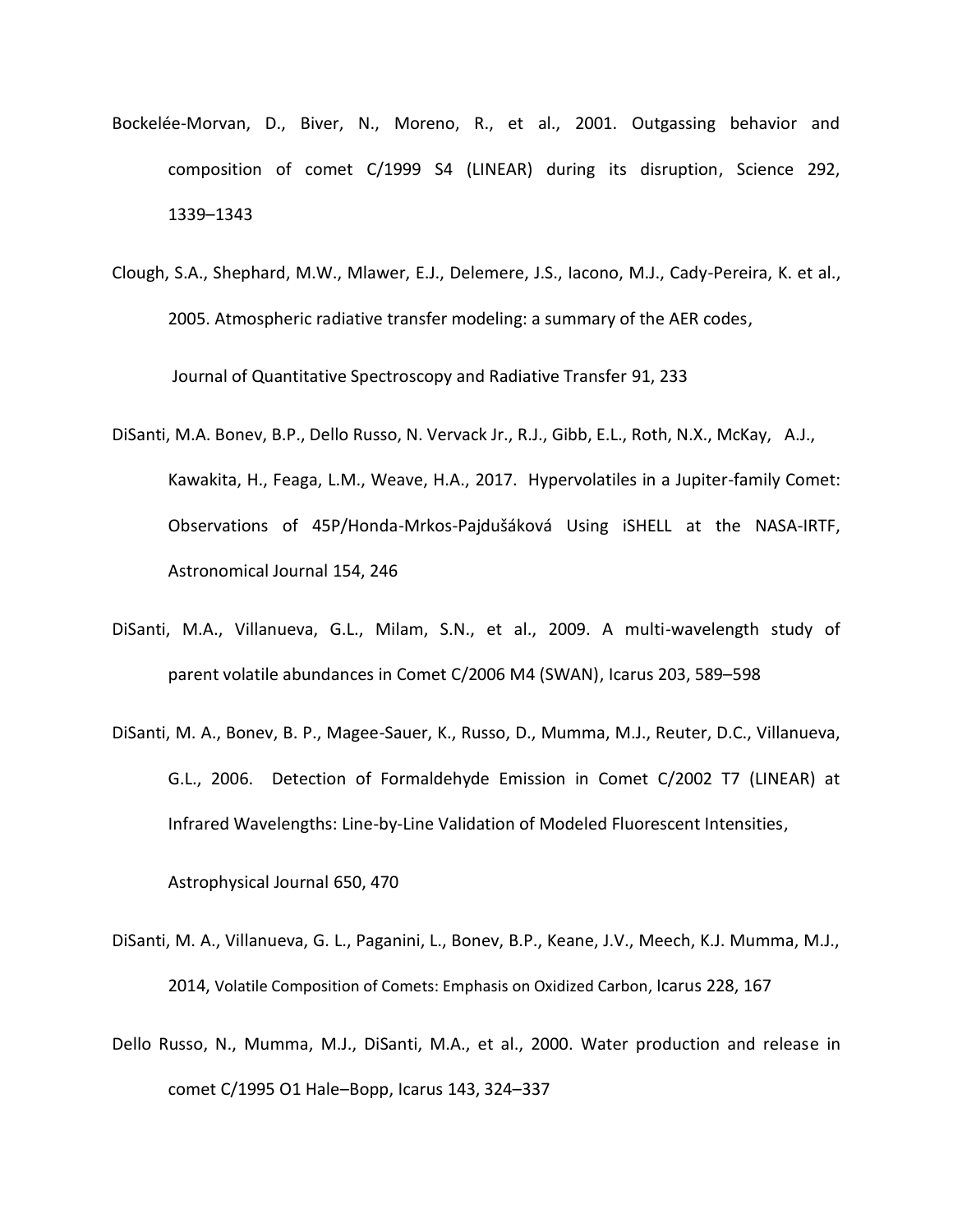- Dello Russo, N., Mumma, M.J., DiSanti, M.A., et al., 2001. Ethane production and release in Comet C/1995 O1 Hale–Bopp, Icarus 153, 162–179
- Dello Russo, N., Mumma, M.J., DiSanti, M.A., et al., 2006. A high-resolution infrared spectral survey of comet C/1999 H1 Lee, Icarus 184, 255–276
- Dello Russo, N., DiSanti, M.A., Magee-Sauer, K., Gibb, E.L., Mumma, M.J., Barber, R.J., & Tennyson, J., 2004. Water production and release in Comet 153P/Ikeya-Zhang (C/2002 C1): Accurate rotational temperature retrievals from hot-band lines near 2.9-μm,

Icarus 168, 186-200

- Dello Russo, N., Vervack, R.J., Weaver, H.A., et al., 2009b. Infrared measurements of the chemical composition of C/2006 P1 McNaught, Icarus 200, 271–279
- Dello Russo, N., Vervack, R.J., Kawakita Jr., H., et al., 2016. The compositional evolution of C/2012 S1 (ISON) from ground-based high-resolution infrared spectroscopy as part of a worldwide observing campaign, Icarus 266, 152–172
- Dello Russo, N., Kawakita, H., et al. 2016. Emerging trends and a comet taxonomy based on the volatile chemistry measured in thirty comets with high-resolution infrared spectroscopy between 1997 and 2013, Icarus 278, 301–332
- Gibb, E.L., Mumma, M.J., Dello Russo, N., Disanti, M.A., and Magee-Sauer, K. 2003. Methane in Oort cloud comets, Icarus 165, 391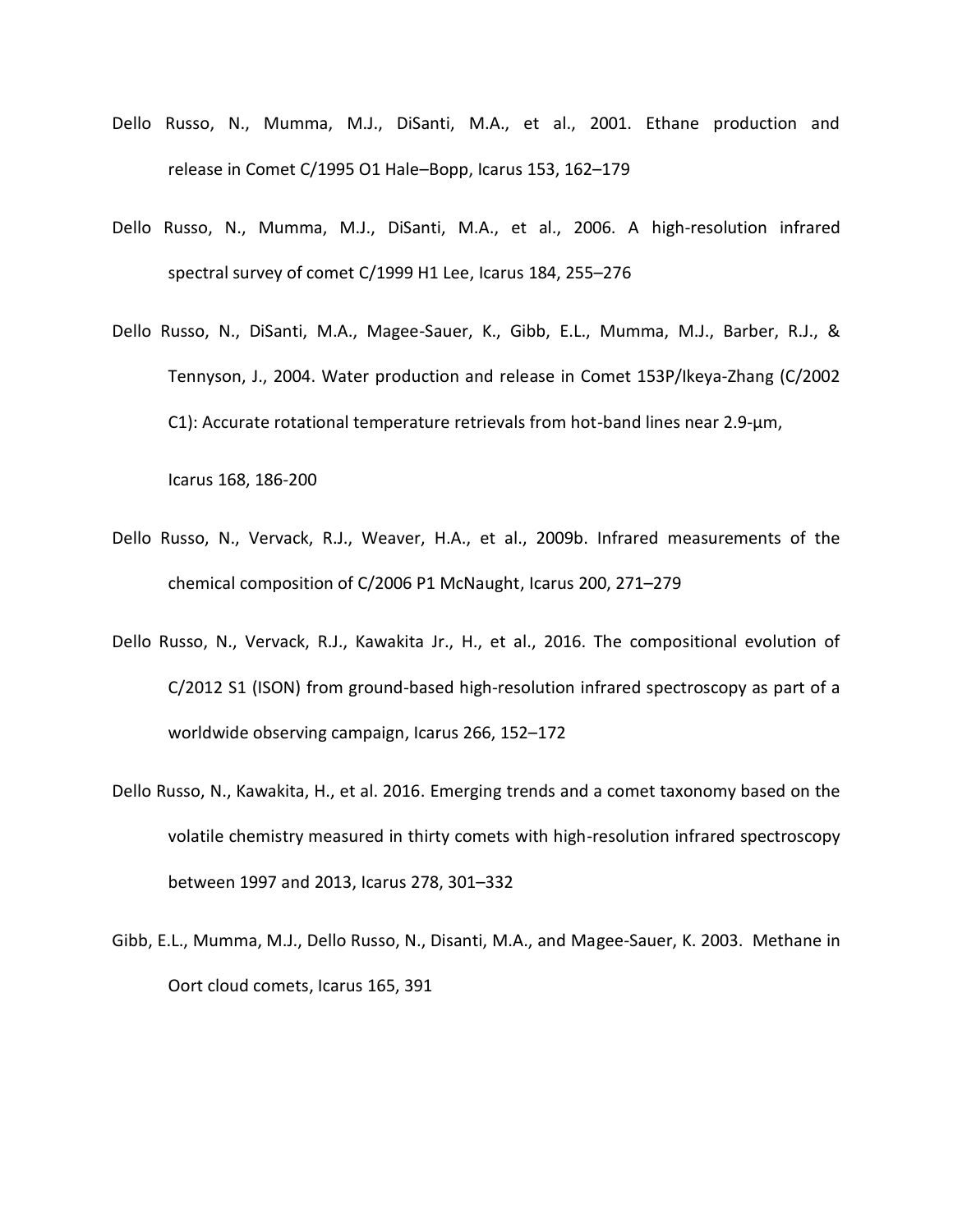- Gibb, E.L., DiSanti, M.A., Magee-Sauer, K., et al., 2007. The organic composition of C/2001 A2 (LINEAR) II. Search for heterogeneity within a comet nucleus, Icarus 188, 224–232
- Gibb, E.L., Bonev, B.P., Villanueva, G.L., et al., 2012. Chemical composition of comet C/2007 N3 (Lulin): Another "atypical" comet, Astrophysical Journal 750 (102), 14
- Gicquel, A., Milam, S., Cordiner, M., et al., 2015. The evolution of volatile production in comet C/2009 P1 (Garradd) during its 2011–2012 apparition, Astrophysics Journal 807, 19

Gladman, B. 2005. The Kuiper belt and the Solar System's Comet Disk, Science 307, 71

- Hogerheijde, M.R., Qi, C., de Pater, I., et al., 2009. Simultaneous observations of comet C/2002 T7 (LINEAR) with the Berkeley-Illinois-Maryland association and Owens Valley radio observatory. Interferometers: HCN and CH3OH, Astronomy Journal 137, 487–4845
- Kawakita, H., Dello Russo, N., Vervack Jr., R.J., et al., 2014. Extremely organic-rich coma of comet C/2010 G2 (Hill) during its outburst in 2012, Astrophysics Journal 788 (110), 7.
- Kobayashi, H., Kawakita, H., 2009. Formation conditions of icy materials in comet C/2004 Q2 (Machholz). I. Mixing ratios of organic volatiles, Astrophysics Journal 703, 121–130
- Magee-Sauer, K., Mumma, M.J., DiSanti, M.A., et al., 1999. Infrared spectroscopy of the ν3 band of hydrogen cyanide in C/1995 O1 Hale–Bopp, Icarus 142, 498–508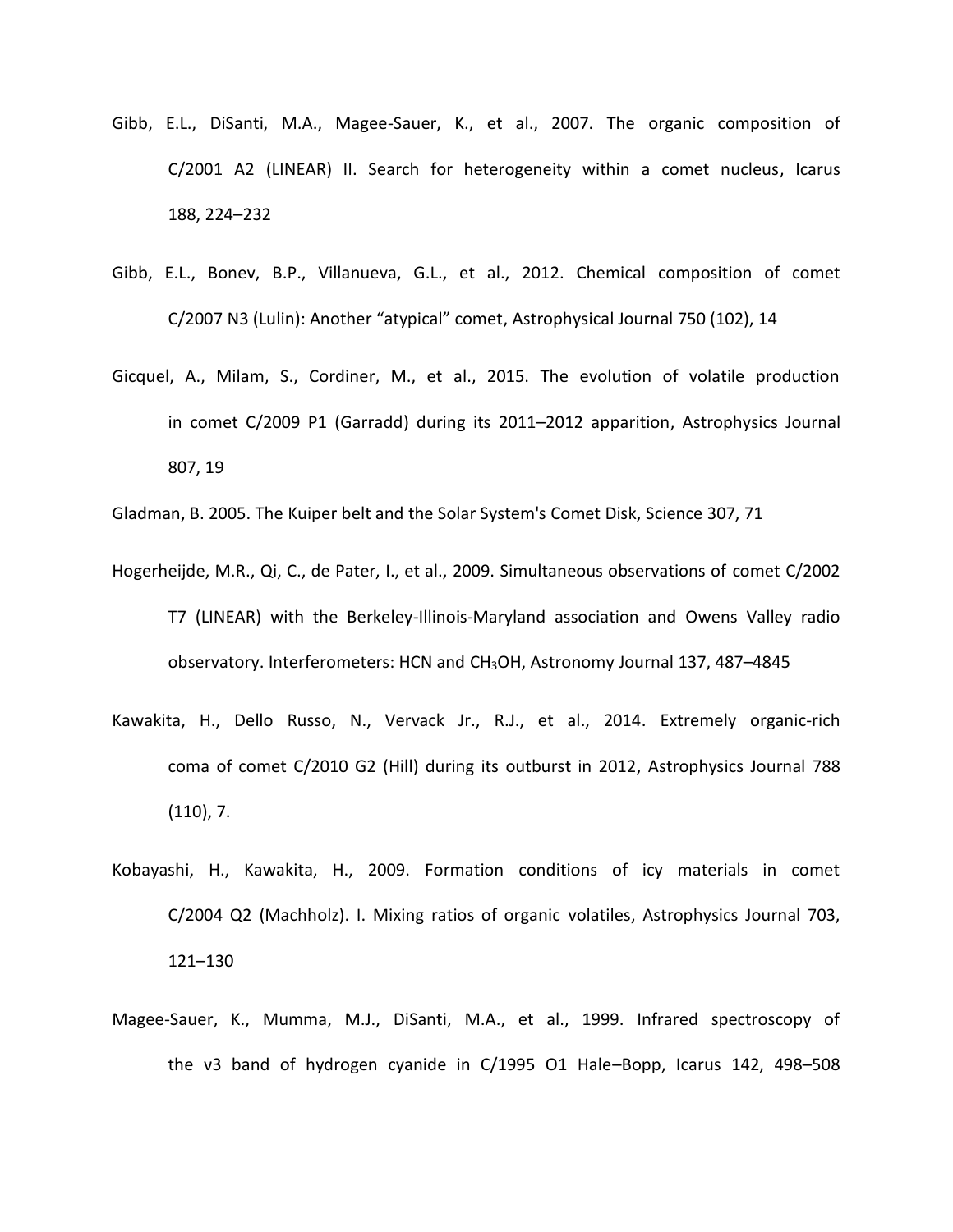- Magee-Sauer, K., Mumma, M.J., DiSanti, M.A., et al., 2002. Hydrogen cyanide in comet C/1996 B2 Hyakutake, Geophysical Research 107 (E11), 5096.
- Meech, K.J., Schambeau, C.A., Sorli, K., Kleyna, J.T., Micheli, M., James, B., Denneau, L., Keane, J.V. Toller, E. Wainscoat, R., 2017. Beginning of activity in long-period comet C/2015 ER61 (PANSTARRS), The Astronomical Journal 153, 206
- Mumma, M.J., DiSanti, M.A., Dello Russo, N., et al., 1996. Detection of Abundant Ethane and Methane, Along with Carbon Monoxide and Water, in Comet C/1996 B2 Hyakutake: Evidence for Interstellar Origin, Science 272, 1310–1314
- Mumma, M.J., McLean, I.S., DiSanti, M.A., et al., 2001a. A survey of organic volatile species in comet C/1999 H1 (Lee) using NIRSPEC at the Keck observatory, Astrophysics Journal 546, 1183–1193
- Mumma, M.J. and Charnley, S.B. 2011. The Chemical Composition of Comets—Emerging Taxonomies and Natal Heritage, The Annual Review of Astronomy and Astrophysics 49, 471
- Paganini, L., Mumma, M.J., Villanueva, G.L., et al., 2015. The volatile composition of comet C/2003 K4 (LINEAR) at near-IR wavelengths – Comparisons with results from the Nancay radio telescope and from the Odin, Spitzer, and SOHO Space observatories, Astrophysics Journal 808 (1), 8
- Paganini, L., DiSanti, M.A., Mumma, M.J., et al., 2014a. The unexpectedly bright comet C/2012 F6 (Lemmon) unveiled at near-infrared wavelengths, Astronomy Journal, 147, 11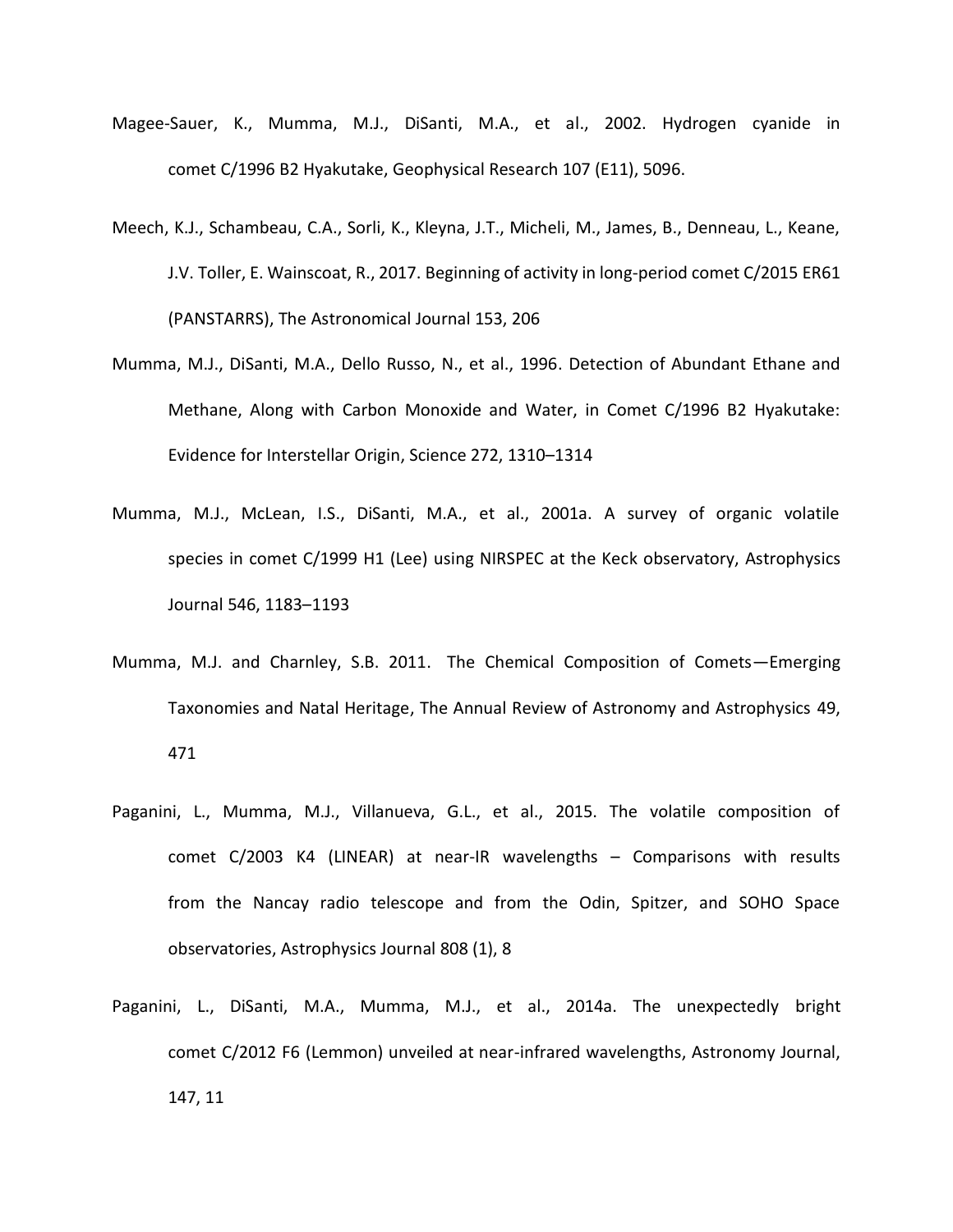- Paganini, L., Mumma, M.J., Villanueva, G.L., et al., 2014b. C/2013 R1 (Lovejoy) at IR wavelengths and the variability of CO abundances among Oort cloud comets, Astrophysics Journal 791 (122), 8
- Radeva, Y.L., Mumma, M.J., Bonev, B.P., et al., 2010. The organic composition of comet C/2000 WM1 (LINEAR) revealed through infrared spectroscopy, Icarus 206, 764–777
- Roth, N.X., Gibb, E.L., Bonev, B.P., DiSanti, M.A., Dello Russo, N., Vervack, R.J., McKay, A.J., Kawakita, H., 2018. A Tale of "Two" Comets: The Primary Volatile Composition of Comet 2P/Enkce Across Apparations and Implications for Cometary Science, Astronomical Journal 156, 6
- Schleicher, D. 2001. Comet C/1999 T1 (McNaught-Hartley), Icarus 2, 437
- Stern, S. Alan 2003. The evolution of comets in the Oort cloud and Kuiper belt,

### Nature 424, 639

- Villanueva, G. L., Mumma, M. J., Bonev, B. P., et al. 2009. A Sensitive Search for Deuterated Water in Comet 8P/TUTTLE, Astrophysics Journal 690, L5
- Villanueva, G.L., Mumma, M.J., DiSanti, M.A., et al., 2011. The molecular composition of comet C/2007 W1 (Boattini): Evidence of a peculiar outgassing and a rich chemistry, Icarus 216, 227–240